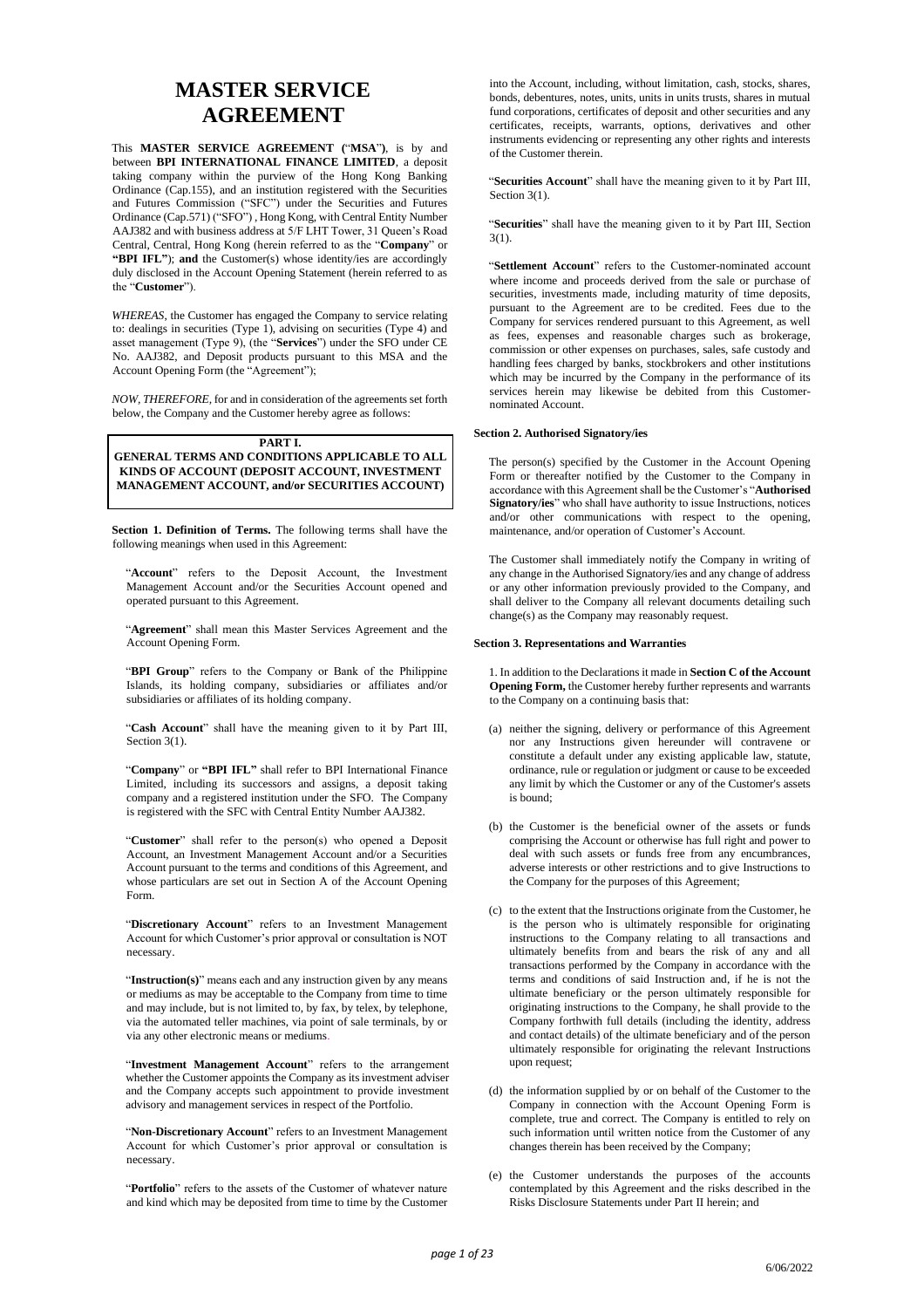- (f) the Customer, if a natural person, is of legal age to enter into this Agreement.
- 2. The Customer further undertakes to perform such acts, sign and execute all such agreements or documents whatsoever as may be required by the Company for the performance or implementation of this Agreement or any part thereof.
- 3. The Company and the Customer agree that:
	- (a)the Company will notify the Customer of any material change to its name, address and registration status, the services to be provided hereunder and the remuneration payable by the Customer hereunder;
	- (b)the Customer will notify the Company of any change of his name, address and other particulars, and any change of information previously provided to the Company, and shall deliver to the Company all relevant documents detailing such change(s) as the Company may reasonably request.

#### **Section 4. Joint Accounts**

Where the Customer consists of more than one person, the following provisions shall apply:

- (a)this Agreement shall bind each joint Customer jointly and severally (whether or not any of them is not intended to be bound);
- (b)unless otherwise instructed in writing by the joint Customers, the Company may credit any account with monies received or collected for the credit of any one or more of the joint Customers;
- (c)any notice or communication sent by the Company to any one of the joint Customers shall be deemed to have been sent to all of them and any notice or communication sent to the Company by any one of the joint Customers shall be deemed to have been signed and sent by all of them;
- (d)in the event of death of any one or more of the joint Customers, being survived by any one or more of the others, the Account, as well as this Agreement shall not terminate and the interest of the deceased joint Customer in the Account, as well as this Agreement shall automatically inure to the benefit of and shall henceforth belong absolutely to the surviving joint Customer(s), but without affecting the joint and several liability of the deceased's estate arising out of or in connection with any matter arising on, prior to or in connection with his death, the surviving joint Customer(s) shall forthwith by notice in writing inform the Company of the death and produce to the Company's satisfaction such documentary evidence as the Company may in its absolute discretion require to prove the same;
- (e)in the event of the bankruptcy of any one or more of the joint Customer, instructions in relation to the Account shall be given jointly by the trustee in bankruptcy on the one hand, and the other joint Customer(s) on the other hand;
- (f) all instructions regarding withdrawal or renewal or other operational matters in relation to the Account must be given in accordance with the signing authority contained in the Account Opening Form or otherwise notified to the Company in accordance with the provisions hereof;
- (g)all instructions regarding the closure of the Account the application/cessation of a Power of Attorney must be given by ALL joint Customers;
- (h)if any of the joint Customers expressly forbids or otherwise disputes payment of any amount deposited or any interest thereon to any one or more of the other joint Customers, then payment shall not be made notwithstanding the signing authority contained in the Account Opening Form except against the discharge of all the joint Customers.

#### **Section 5. Standard of Care**

The Company shall exercise the powers granted hereunder and discharge its duties hereunder honestly, in good faith and in the best interest of the Account and shall exercise the degree of care, diligence and skill that a reasonably prudent person would exercise under such circumstances.

For its part, the Customer agrees and understands that time shall in all respects be of essence in the performance of all of the Customer's obligations under this Agreement.

#### **Section 6. Reports and Statements**

The Company will provide the Customer with, or procure the provision of, such reports and statements concerning the Account as required by applicable laws and/or this Agreement. The Customer agrees to examine each such report and statement and shall notify the Company without delay of any error contained therein. If the Customer fails to notify the Company of any such error within ninety (90) calendar days of receiving such report or statement, the Company may regard such report and statement, as the case may be, as conclusive.

#### **Section 7. Instructions, Notices and Other Communications**

- 1. The Company is hereby authorized to act upon Instructions given by the Customer. Except as otherwise provided by other provisions in this Agreement, all Instructions shall be given by the Customer to the Company either orally in person or by telephone or in writing through prepaid post or personal delivery, facsimile, electronic mail, other electronic transmission or in such other manner as the Company may permit.
- 2. The Company may accept and act upon any Instruction, notice and other communications sent by personal delivery, prepaid post, facsimile, electronic mail or other electronic transmission which it reasonably believes in good faith as having emanated from the Customer or the Authorised Signatory/ies. Although the Company undertakes to exercise reasonable care in accepting Instructions, notice or other communications, the Company is under no duty to verify the identity or authority, or the genuineness of any signature contained in such Instructions, notices or other communications. Such Instructions, notices and communications are binding on the Customer who agrees to fully indemnify the Company and its officers, employees and agents against any and all losses and liabilities which any of them may reasonably incur or suffer pursuant to or in connection with the acceptance of or acting upon any such Instructions, notices and/or communications, whether or not in fact given by the Customer or the Authorized Signatory/ies, and even if they: (a) were not accurately transmitted or received; or (b) were not properly understood by the Company, save where due to its gross negligence or willful fault.
- 3. The Company reserves the right, in its sole discretion, at any time to refuse to accept an Instruction from the Customer or the Authorised Signatory/ies. The Customer agrees that the Company shall have no obligation to inform the Customer of the reasons for such refusal. The Company may also refuse to act upon any Instructions by telephone if the Company is in doubt as to whether such Instructions have been properly authorized, accurately transmitted or received or properly understood by the Company or if such Instructions are ambiguous and the Company shall incur no liability for so refusing to act.
- 4. The Company shall not be obliged to act on any Instruction for cancellation, variation or amendment of any Instruction already given to the Company nor be responsible or liable to the Customer for any loss or expense suffered or incurred by the Company if the original Instruction has already been completed or in the opinion of the Company, the Company has insufficient time or is unable to act on such Instruction to cancel, vary or amend the original Instruction.
- 5. All telephone conversations between the Customer (or Authorised Signatory/ies) and the Company made in the course of business may be recorded by the Company. Any such recording (or a transcript thereof) shall be conclusive evidence of the contents and nature of the relevant Instructions or telephone conversations.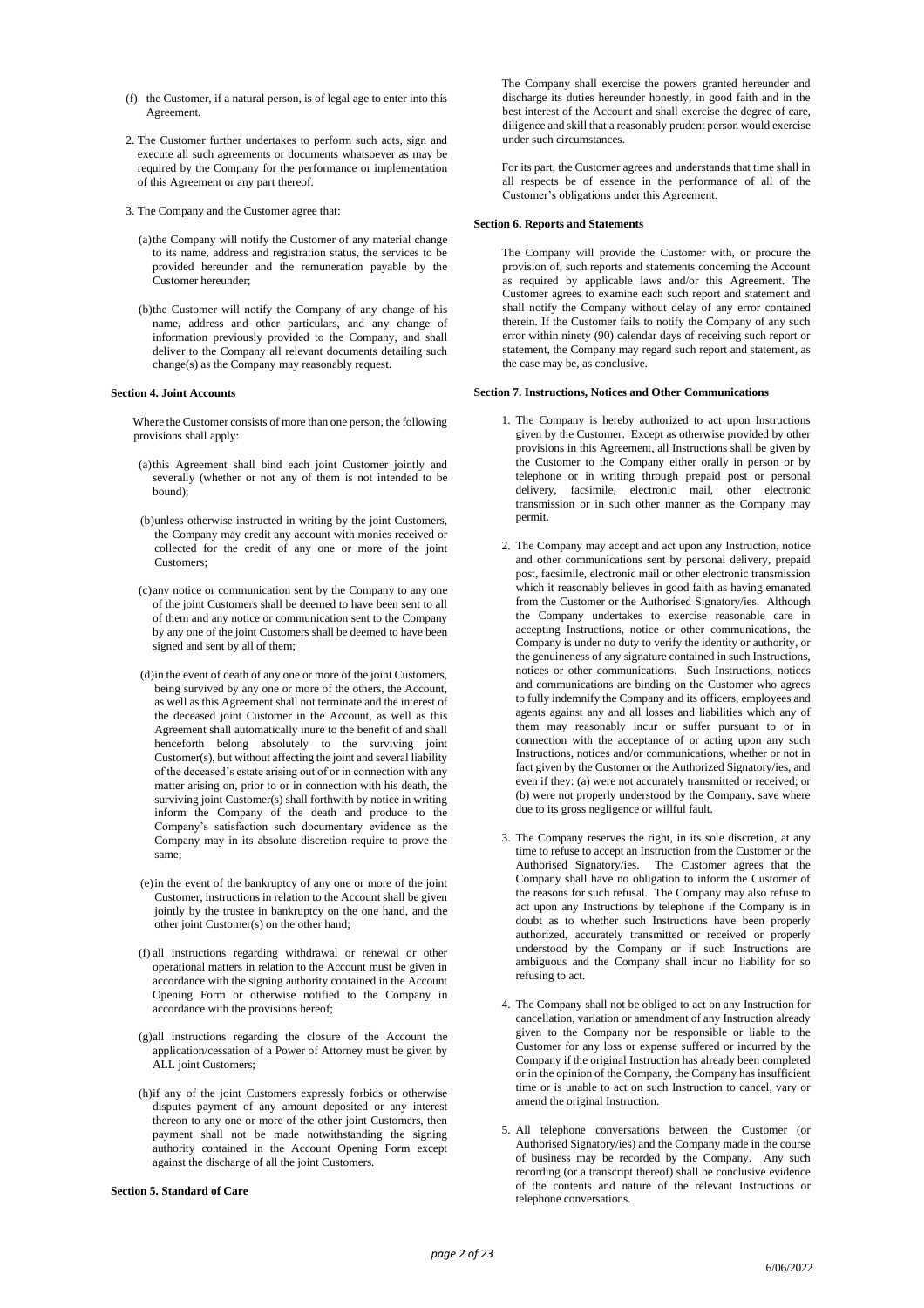6. All notices, confirmations, statements and other communications from the Company to the Customer hereunder may be sent by personal delivery, prepaid post, facsimile, electronic mail or other electronic transmission (including posting on the Company's website) to the address, facsimile number, electronic mail address specified in the Account Opening Form or notified to the Company in writing from time to time by at least seven (7) days' prior notice. The Customer is deemed to have received any such notices, confirmations, statements and other communications upon delivery if personally delivered, upon expiry of two (2) days after being put into the post, upon successful transmission message being obtained if sent by facsimile, electronic mail or other electronic transmission.

# **Section 8. Withdrawal**

Notice of withdrawals of cash or deposits from the Settlement Account, the Cash Account or the Deposit Account shall be lodged by the Customer to the Company in writing at least two (2) business days before the value date of the proposed withdrawals.

# **Section 9. Hold Mail Service**

- 1. The Company may, upon the Customer's request, provide hold mail service in respect of any correspondence to the Customer, including but not limited to, confirmation slips, contract notes, statements, reports, receipts, notices, letters, communications, prospectuses and other documents relating to the Portfolio, the Securities or the Account (or any copy of any such document) (the "**Correspondence**") to the Customer.
- 2. The Customer shall provide the Company with written instructions regarding the collection of the Correspondence including instructions as to (i) the name and signature of the person(s) authorized to collect the Correspondence; (ii) the method of verifying the identity of the person(s) authorized to collect the Correspondence (which must be a method of verification acceptable to the Company); and (iii) any other matter which the Company may require in any specific case or generally. Other than as may be specified in such written instructions from the Customer, the Company shall not be obliged to inquire into the authority or to verify the identity of any person collecting the Correspondence on the Customer's behalf. The Customer shall be deemed to have collected the Correspondence at the same time when his authorized person(s) collects the same from the Company on his behalf.
- 3. If the Correspondence has not been collected by the Customer or the person(s) authorized by the Customer to collect the Correspondence in any twelve (12) month period pursuant to Part I, Section 9, No. 2 above or if the Customer has not given written instructions to the Company relating to the Correspondence, the Company may at its discretion and at the risk and expense of the Customer send the Correspondence to the Customer at the address set out in the Account Opening Form or the address last notified in writing by the Customer to the Company (the "**Correspondence Address**") without further notice to the Customer.
- 4. The Customer acknowledges that in instructing the Company to hold the Correspondence on his behalf, the Customer may, by passing of time or otherwise, forego certain rights and opportunities and may incur certain liabilities and additional expenses, penalties or losses with regard to the matters referred to in the Correspondence.
- 5. The Customer also acknowledges and agrees that the Company shall not be under any liability whatsoever arising from or in connection with the hold mail service except only to the extent where such liability arises solely from the willful fault or gross negligence of the Company, its directors, officers, employees and shall indemnify the Company, its directors, officers, employees against any and all liabilities incurred by any of them and all actions or proceedings which may be brought by or against any or all of them in connection with the provision of or the exercise of the Company's powers and rights under this Part I, Section 9 relating to hold mail service except only to the

extent where the liabilities were due solely to their willful fault or gross negligence.

# **Section 10. Force Majeure**

The Company shall not be liable or responsible for failure to implement transactions, process instructions, provide information, statements, reports or files, whether in print or electronic form, or generally deliver its obligations hereunder for reasons due to *force majeure* or circumstances beyond its direct control, such as but not limited to:

- (a)Natural disasters, calamities, earthquakes, floods, typhoons, fires or epidemics; war, rebellion, insurgency, riots, or invasion; strikes, lock-outs, boycotts, or other form of work stoppage; government restriction; or order of competent court.
- (b)Misuse of the Company's facilities and channels of delivery, whether by negligence, omission, act of fraud or collusion, or willful violation of the terms of this Agreement by the Customer, its officers, employees or representatives; as well as inaccurate information provided by the Customer.
- (c)Acts of third parties or any unauthorized person gaining access to the Company's facilities, breakdown of mechanical equipment and/or electronic system due to electrical and/or communication line failures or errors inadvertently committed, provided there is no gross negligence or willful misconduct on the part of the Company, its officers, employees or representatives.

# **Section 11. Conflict of Interests**

- 1. The Company shall disclose to the Customer any material interest it may have in any investment or proposed transaction, and conduct all purchase/sales transactions or investment activities in accordance with the applicable code of ethics and any applicable law, regulation, ruling or order.
- 2. The Customer acknowledges that the Company may delegate its powers and responsibilities to any member of the BPI Group. The appointment of such persons by the Company shall not be regarded as giving rise to any conflicts of interest.
- 3. The Customer agrees that the Company may perform its duties under this Agreement through third parties, including any member of the BPI Group or other third parties who may be acting as agent or as principal. Neither the Company nor such third party is obliged to account to the Customer for any commission, fees or other benefits obtained in connection therewith. In particular, the Customer agrees that the Company may execute the Instructions through such brokers or dealers as it may in its sole discretion decide.

#### **Section 12. Custody**

- 1. For purposes of safekeeping, lodging, clearing, settlement and delivery of the securities and investments (or documents of title thereto) in the Portfolio/Securities, the Company is authorized to avail of the services of any bank, custodian, reputable intermediaries licensed for dealing in securities or acceptable third party institutions and to use custodian, depository, clearing systems and related market infrastructures under such terms and conditions as may be customary for deposits, clearing, safekeeping and settlement with such entities and the Customer agrees to be bound by such terms and conditions. The Customer shall execute and deliver such documents as the Company shall reasonably determine to be necessary or desirable in connection with the safe custody, clearing, registration and settlement of all or any of the securities and investments constituting the Portfolio/Securities. Custody of such securities and investments may be on an unallocated basis together with other like securities and investments so long as the necessary records evidencing the Customer's entitlement are kept. Investments constituting the Portfolio/Securities (where capable of registration) may be registered in the name of the Company's nominee.
- 2. The Company shall be authorized to give any instruction to any person under any relevant custodian, depository, clearing system or nominee agreement in relation to the Portfolio/Securities. The Customer hereby waives confidentiality in the event the Company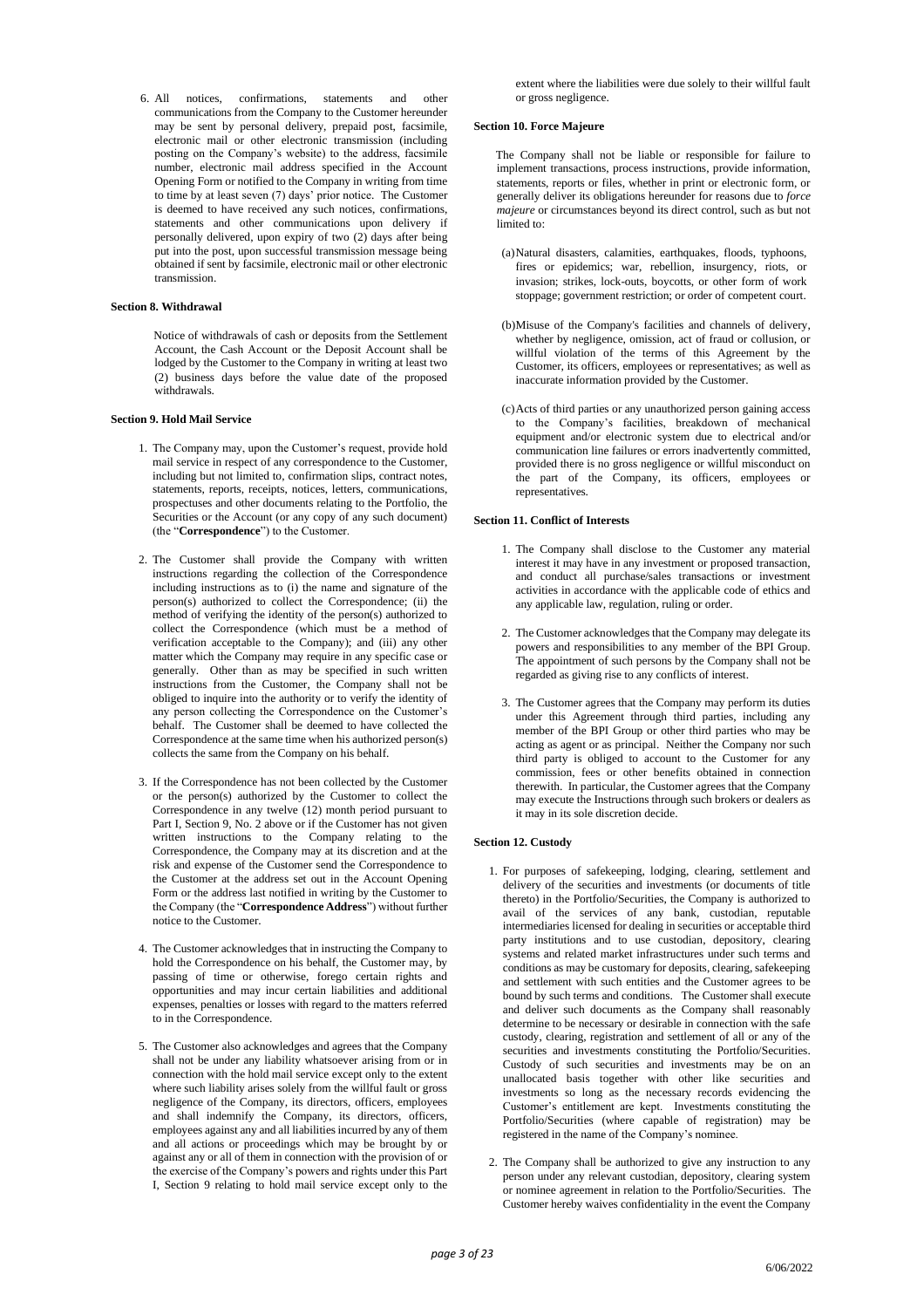shall be required to disclose information with regard to the Customer and the investments and securities sold and purchased through or safekept with any custodian, depository or clearing system.

- 3. The Company is not obligated to book investments and securities in the Portfolio/Securities prior to receipt of such investments or securities through the standard settlement or delivery procedure. The Company shall reject instructions from the Customer that will result in the delivery of investments or securities exceeding the outstanding holdings in the Portfolio/Securities. The Customer recognizes that it bears the settlement and delivery risks associated with the purchase or sale of securities through brokers/dealers/banks. The Customer shall indemnify and hold the Company free and clear of any opportunity losses arising from the non-delivery of securities, particularly in cases of unfavorable price movements. The Company is not obligated to credit the Portfolio/Securities or cause the credit of Customer's Settlement Account before receipt by the Company of corresponding and final payment of cleared funds. However, the Company may opt to credit Customer's Settlement Account based on pre-advice prior to actual receipt of final payment of cleared funds. Should the Company do so, such credits are conditional upon receiving final confirmation of payments by the payor and of actual receipt of such payment in freely available funds for the Company at its correspondent bank. Such conditional credits may be reversed in case of any problem or delay in the confirmation of payments by the payor, failure of the payor to settle its obligations, or if the Company believes that the corresponding payment will not be received by the Company. Should there be a need of reversal or in the event of miscredit or excess payment, the Company is hereby expressly authorized to debit or cause the debit of the Customer's Settlement Account or any of the Customer's accounts with the Company, any member of the BPI Group or the custodian and/or sell or liquidate any securities or investments in the Customer's Account with the Company or any member of the BPI Group or the custodian.
- 4. In order to secure obligations with the custodian in respect of the Customer's securities or investments in custody, the Customer hereby pledges and grants the Company and the custodian a continuing lien and security interest in, and right of set-off against all of the Customer's right, title and interest in and to the Customer's Settlement Account and securities and investments in the Portfolio/Securities, including proceeds thereof, money and other property now or hereafter held by the Company or the custodian. In this regard, the Company and the custodian shall be entitled to all rights and remedies of a pledgee and secured creditor under applicable laws, rules and regulations in effect.

#### **Section 13. Disclosure to Regulators and Other Authorized Disclosures**

- 1. If the Company receives any lawful request for information for any transaction relating to the Account by any regulator in Hong Kong or overseas including but not limited to the Hong Kong Monetary Authority ("HKMA"), The Stock Exchange of Hong Kong Limited and the SFC (the "**Regulators**"), whether directly from any regulator in Hong Kong or overseas or indirectly through a service provider, the Customer hereby acknowledges and agrees that the Company may provide any such information as may be contained in this Account Opening Form to the Regulators to comply with such request without any reference to the Customer. The Customer further undertakes to provide the Regulators with such further information for any transaction relating to any of his Accounts as they may request within two (2) calendar days of request by the Company.
- 2. The Customer's obligations and the Company's rights under this Section shall continue notwithstanding the termination of this Agreement for any reason.
- 3. Other authorized disclosures. The Customer acknowledges that:
- (a)the Company may from time to time be asked to provide banker's references to other financial institutions or other parties about the Customer and the Customer agrees to the Company giving such references;
- (b)the Company may, without any notice or reference to the Customer, disclose the state of any account or transaction with

the Company or any other information relating to the Customer or any Account to (a) any proposed assignee of or participant in any of the Company's rights in relation to the Customer and (b) in order to comply with any applicable law, regulation (including codes of practice), official directive or court order whether in Hong Kong or elsewhere (including but not limited to requests by the HKMA, and the Customer agrees to such disclosure; and

- (c)Other specific or general descriptive information, such as, but not limited to, details of fees and charges of services, identification requirements of Customers, operation of accounts (for individuals (single or joint) or limited companies, set-off rights, interest rates, time deposits and other payment services may be published, displayed in the Company's premises or available from the Company upon request, as the Company considers appropriate, and the Customer agrees to such publication, display or availability.
- 4. Nothing herein contained shall place the Company under any duty to disclose to the Customer any fact or thing which comes to its notice in the course of acting in any capacity for any other person or in its own capacity.

# **Section 14. Personal Data**

- 1. The Customer may from time to time supply to the Company and the BPI Group data in connection with the Account. If the Customer fails to supply such data, the Company may not be able to open and maintain the Account for him and/or provide him with the services in connection therewith.
- 2. The Company recognises its responsibilities in relation to the collection, holding, processing, use and/or transfer of personal data under the Personal Data (Privacy) Ordinance (Cap. 486 of the Laws of Hong Kong) ("PDPO"). Personal data will be collected only for lawful and relevant purposes and all practicable steps will be taken to ensure that personal data held by the Company is accurate. The Company will take all practicable steps to ensure security of the personal data and to avoid unauthorised or accidental access, erasure or other use.
- 3. All data relating to the Customer will be kept confidential but, subject to the provisions of any applicable law or regulation, may be provided by the recipient to the following persons whether or not they are in Hong Kong: (a) any member of the BPI Group; (b) any agent, contractor or third party service provider who provides administrative, telecommunications, technology, payment clearing, nominee, custodian or other services to any member of the BPI Group; (c) where data is collected by a member of the BPI Group as agent or for forwarding to or otherwise for any facility or service, any person for such purpose who may not be in Hong Kong and may not be subject to the PDPO and not restricted in the use of the data; (d) credit reference agencies and, in the event of default, debt collection agencies commissioned by the Company to collect an overdue amount owed to the Company; (e) any person to whom the Company transfers or proposes to transfer its interests and/or obligations in respect of the Account or any services provided to the Customer; and (f) any person to whom the Company are required by law, regulation, court instruction/order or request from any governmental or regulatory body to provide such data.
- 4. All data relating to the Customer held by the BPI Group (whether supplied by the Customer or a third party and whether before or after the Customer opens the Account) may be used for: (a) operating internal control/verification procedures; (b) conducting credit and other status checks and assisting other institutions to conduct such checks; (c) ongoing administration of the Account; (d) providing the Customer other related services; (e) any purpose relating to collection of any sums due to or enforcement of any charge or security in favour of any member of the BPI Group; (f) designing and/or marketing other services and products of any member of the BPI Group; (g) forming part of the records of the recipient of the data as to the business carried on by it; (h) observing any legal, governmental or regulatory requirements of Hong Kong or other relevant jurisdiction including any disclosure or notification requirements; and (i) any other purpose relating to the business and dealings of the BPI Group.
- 5. The Customer hereby agrees that his data may be transferred to any place outside Hong Kong, whether for the processing, holding or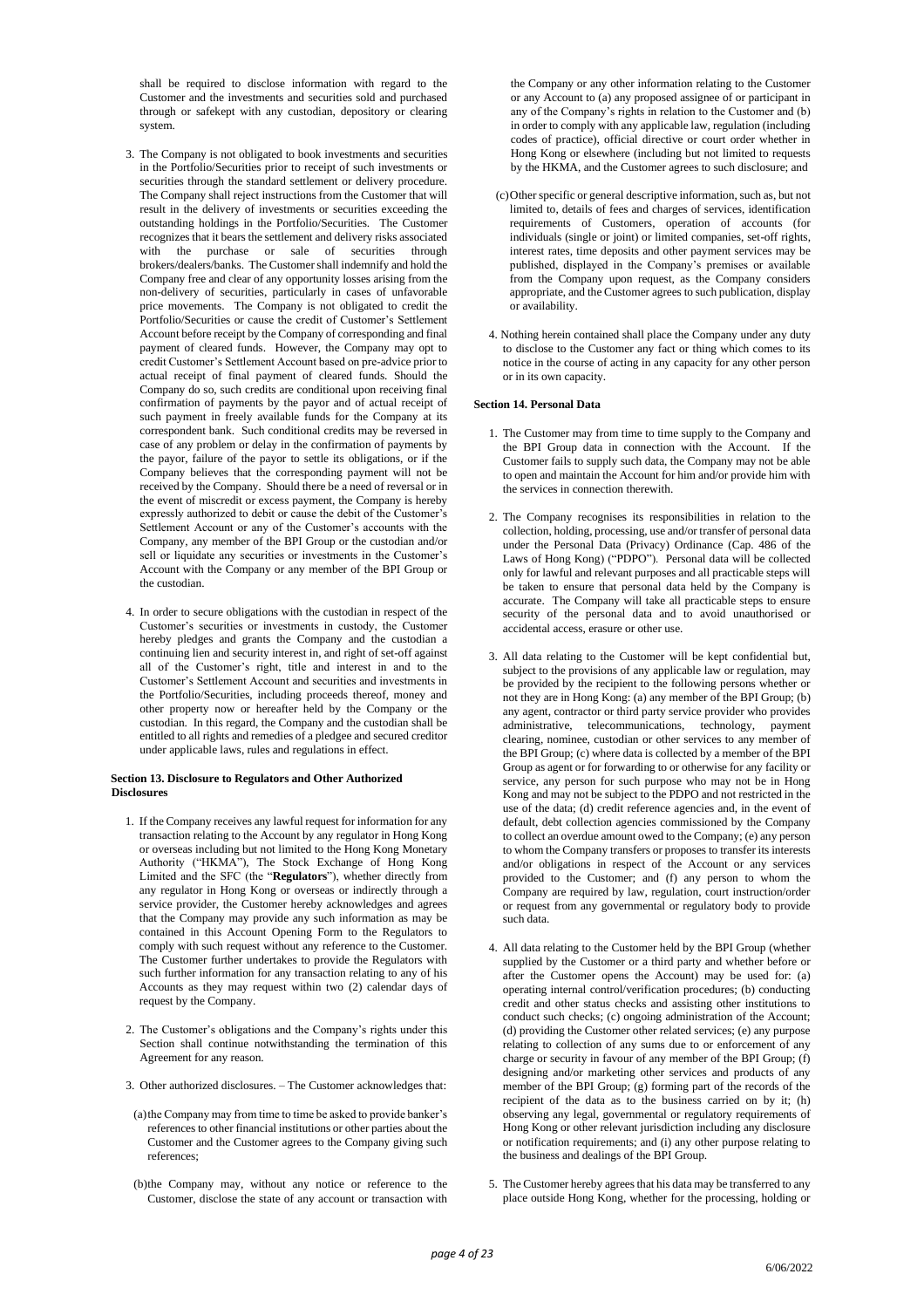use of such data outside Hong Kong, and also to service providers which offer services to the Company or any member of the BPI Group in connection with the operation of its business.

- 6. The Customer has the right in accordance with the terms of the PDPO to: (a) check whether the Company holds data about him; (b) request access to and the correction of any such data held by the Company; (c) ascertain the Company's policies and practices in relation to data and to be informed of the kind of data it holds; and (d) in relation to customer credit, request to be informed which items of data are routinely disclosed to credit reference agencies or debt collection agencies, and be provided with further information to enable the making of an access and correction request to the relevant credit reference agency or debt collection agency. The Company may charge a reasonable fee for processing any data access request.
- 7. The Customer may direct any request for access to or correction of data or for information regarding policies and practices and kinds of data held by the Company to the Data Protection Officer/Compliance Officer at the Company at 5/F LHT Tower, 31 Queen's Road Central, Central, Hong Kong.

#### **Section 15. Payment of Fees**

The Customer agrees that the Company's obligations under the Agreement are conditional upon the Customer paying in full to the Company such fee(s) as stipulated by the Company from time to time. The Customer hereby authorizes the Company to debit such fees directly from the Portfolio or the Settlement/Cash Account with the BPI Group.

For all purposes, including any legal proceedings, a certificate issued by any officer of the Company as to the sums and liabilities for the time being due or incurred to the Company by the Customer shall, in the absence of manifest error, be conclusive evidence thereof against the Customer.

The Customer agrees and acknowledges that the Company may charge the Customer an administrative fee for the late payment of any fees owing to the Company and/or the late or insufficient settlement of any transactions instructed by the Customer ("Late Payment Administrative Fee"). The Customer hereby authorizes the Company to debit the Late Payment Administrative Fee directly from the Portfolio or the Settlement/Cash Account with the BPI Group or any Deposit as defined below.

# **Section 16. No Performance Guarantee**

The Customer acknowledges that the Company does not in any way guarantee the performance of the Portfolio/Securities and shall not be responsible for any loss sustained except where such loss arises solely out of its acts and omissions done or suffered in manifest bad faith or through gross negligence, gross misconduct, willful neglect, willful fault or breach either of the provisions, terms and conditions of this Agreement which, in any manner, materially and adversely affects the value of the Portfolio/Securities or any applicable law or regulation or requirement of any regulatory body in the relevant jurisdictions.

#### **Section 17. Right of Set-Off**

- 1. In addition and without prejudice to any general right to set-off or similar rights to which the Company is entitled by law, the Company for itself or as agent for any of the BPI Group may at any time and without notice or reference to the Customer:-
	- (a) combine or consolidate all Accounts of any nature whatsoever and either individually or jointly with others, maintained with the Company and/or the BPI Group and the Company may, without prior notice or reference to the Customer, appropriate, transfer or set off any securities, money or other property in any such accounts to satisfy debts, obligations or liabilities on the Customer's part due and owing to the Company or the BPI Group, whether such debts, obligations and liabilities are actual or contingent primary or collateral, secured or unsecured, or joint or several; and
	- (b) if any sum due but remains unpaid hereunder, retain all or any securities, valuables or any other property whatever and wherever situate which may be deposited with or otherwise held by the Company and/or BPI Group for or in the

Customer's name whether for safe custody or otherwise and sell the same or any part thereof at such price and in such manner as the Company shall in the Company's discretion determine and the Company may retain such agent or broker therefore and shall apply the proceeds thereof to set off any and all sums owing under this MSA after full deduction of all costs and expenses.

- 2. The Company shall inform the Customer promptly after exercising any such rights of appropriation, set off or transfer (as the case may be).
- 3. The Company is authorized at any time and in its absolute discretion convert any sum in the Accounts into any currency by any lawful means at the Company's disposal and at the prevailing rate of exchange as determined by the Company on the day of passing the entry for the purpose of appropriate, transfer or set off without reference to the Customer.
- 4. The foregoing provisions shall apply notwithstanding that the Account comprises of deposits that may have been deposited for a fixed period or may be subject to a period of notice and the fixed period or period of notice may not have expired or notice may not have been given. The Company shall further be irrevocably authorized from time to time, at the Company's sole discretion and without reference to the Customer or any other person, to renew any or all of the deposits on the Customer's behalf until all the Customer's liabilities to the Company have been fully satisfied and discharged and the Customer shall not be entitled to withdraw or in any way dispose of or encumber the deposits without the Company's consent.

#### **Section 18. Limitation of Liability, Indemnity and Further Assurance**

- 5. The Customer understands that the purchase and sale of the securities/instruments for the Account shall be without recourse to the Company, with the exception of the Certificates of Deposits issued directly by the Company. The Customer accepts all risks in connection with the opening, maintenance and operation of the Account impliedly or expressly set out in this Agreement and acknowledges that the Company shall not be responsible for or incur any liability to the Customer in respect of any loss incurred by the Customer resulting from such risks except where such loss arise solely from the gross negligence or willful fault of the Company.
- 6. Without prejudice to any other provision herein, the Customer hereby agrees to hold harmless and fully indemnify the Company and its officers, employees and agents against any and all losses, liabilities, claims, obligations, damages, taxes, duties, penalties, actions, costs, expenses and disbursements of any kind and nature whatsoever (including legal fees and expenses) which any of them may reasonably incur or suffer pursuant to or in connection with: (a) any act or omission by any of them in the performance of the Customer's obligations hereunder, save where due solely to the gross negligence or willful fault of the Company or any of its officers, employees or agents; or (b) any failure by the Customer to observe the provisions of, or perform his obligations under the Agreement.
- 7. The Customer agrees, at his own expense and when requested by the Company, to promptly do and execute, or cause to be done and executed, such acts and documents as may, in the Company's reasonable opinion, be necessary or desirable to give full effect to all rights, remedies or powers conferred upon the Company hereunder.

#### **Section 19. Complaints**

Any disputes or complaints (with all relevant details) must be made in writing and should be referred in the first instance to the Company's Complaint Officer, and if not resolved to the Customer's satisfaction, may be referred by him formally to the Company's Compliance Department.

#### **Section 20. Events of Default and Termination**

- 1. Any one of the following events shall constitute an event of default:
	- (a) the Customer's failure to pay any amount payable to the Company or submit to the Company any documents or deliver any assets to the Company hereunder, when called upon to do so or on due date;
- (b) breach of this Agreement by the Customer;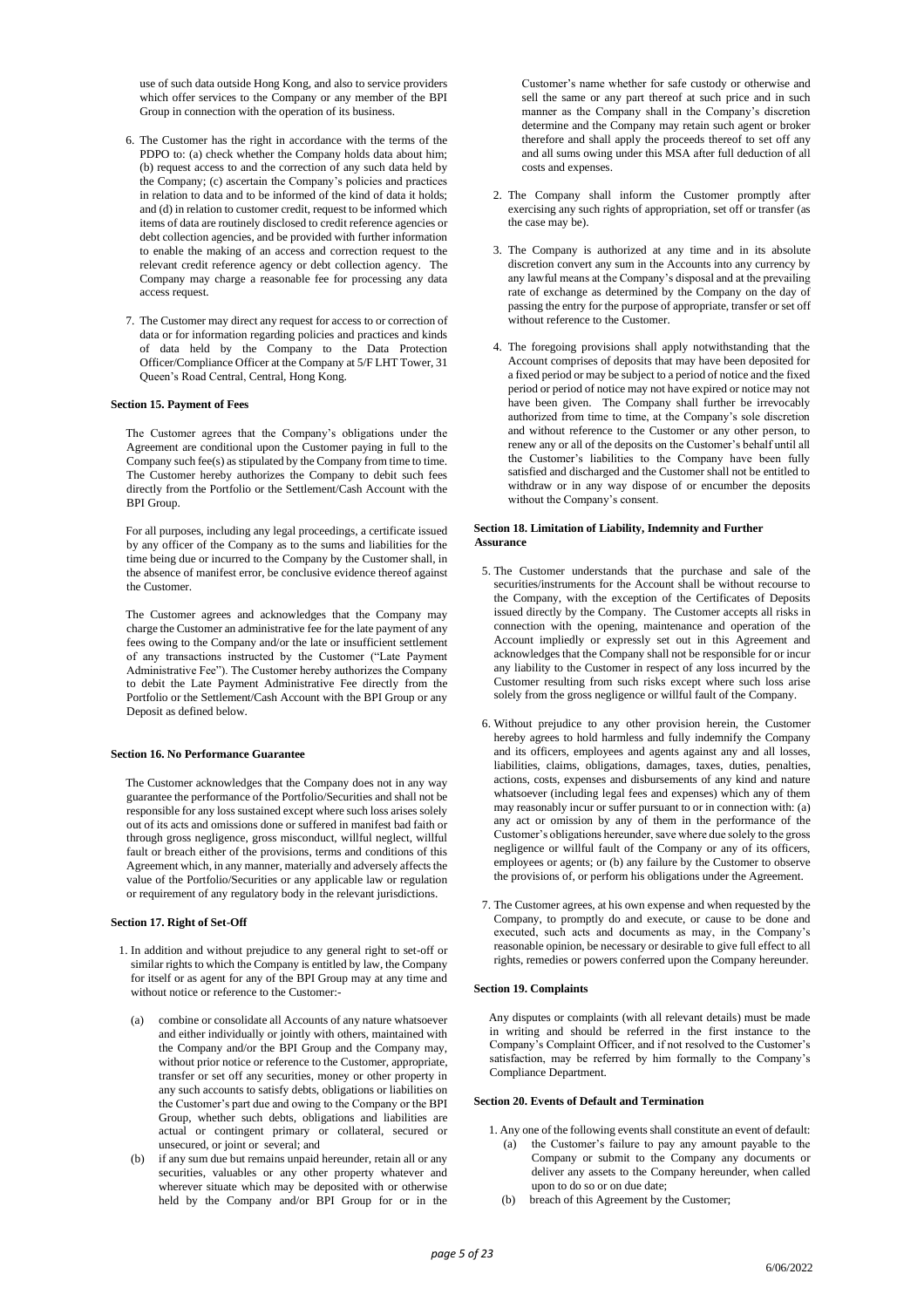- (c) the filing of a petition in bankruptcy or the commencement of any analogous proceedings against any of the Customer;
- (d) the levying of any attachment against the Account or any other accounts maintained with the Company;
- (e) any information, declaration representation or warranty made by the Customer to the Company in this Agreement being or becoming incorrect or misleading;
- (f) the death of the Customer (if the Account is not a joint account); and
- (g) any other matter or event including any regulatory requirements or the nature of the instructions given by the Customer to the Company which the Company in good faith believes may expose or lead the Company to any actions, claims, proceedings, losses, damages, costs, expenses or liabilities of whatever nature.
- 2. Either the Company or the Customer shall have the right to at any time upon giving reasonable notice to close the Account without assigning any reason thereof. The Company shall be entitled to close the Account without giving reasonable notice to the Customer if an event of default set out in Part I, Section 20, No. 1 above occurs or in the event of exceptional circumstances (such as when the Account is being used for criminal activities) and also notwithstanding that the Account is in credit.
- 3. In the event that the Account is closed and/or this Agreement is terminated in accordance with Part I, Section 20, No. 1 above, to the extent permitted under applicable laws and regulations but without any prejudice to any other rights and remedies the Company may have, the Company shall be entitled to:
	- (a) close out all or any open positions held by the Company for the Customer in the Account or any other accounts;
	- (b) create a position or positions to offset the Customer's position with the Company held by the Company for the Customer;
	- (c) to the fullest extent permitted by law, dispose of any securities, collateral or other assets comprising the Portfolio/Securities:
	- (d) convert any currency; and
	- cancel any outstanding Instructions in order to suspend or close the Account, and apply all and any cash held by the Company and/or the proceeds in satisfaction of all or any amounts owing to the Company (including without limitation, amounts due in respect of settlement, fees, commissions and interest).
- 4. The Company reserves the right to combine all or any other accounts opened with the Company in the name of the Customer (including the Account) and to consolidate the balances in such accounts and to set off such balances between the Customer and the Company.
- 5. Without prejudice to the foregoing, the Customer shall pay to the Company on demand any replacement or other costs which may arise as a consequence of the premature liquidation of the investments of the Portfolio /Securities provided that such costs are reasonably incurred. The Customer irrevocably authorizes the Company to deduct all such costs from the proceeds of the liquidation of the Portfolio/Securities.
- 6. The Customer authorizes the Company to transfer or appropriate without his prior notice or consent any securities, money or other property held at the Company in his name to set off the balances still owing to the Company notwithstanding that the money or any part thereof may have been deposited for a fixed period or may be subject to a period of notice.
- 7. Subject to the provisions of this Agreement and after deduction of all monies and liabilities due by the Customer to the Company, the Company shall as soon as practicable remit the proceeds of the liquidation of the Portfolio/Securities or, if requested by the Customer, return such securities or other property as from time to time constitute part or whole of the Portfolio/Securities to the order and at the risk of the Customer.
- 8. The Customer and the Company acknowledge that closing the Account, terminating the Company's services or this Agreement will not affect the rights and obligations of either party already accrued and/or incurred prior thereto.

9. The Company shall not in any way be responsible for any diminution of value of the investments/securities or part thereof by reason of termination of this Agreement for whatever reason and the Customer shall in such event bear all losses, penalties or expenses arising from the sale, transfer, disposal or liquidation of the Portfolio or part thereof.

# **Section 21. Amendment or Modification of the Agreement**

The Company may, from time to time, and at its discretion, amend, modify, delete or substitute any provision, term or condition found in this Agreement or add new provisions, terms or conditions upon giving prior notice as follows to the Customer by way of written notice to Customer, or display/advertisement in the Company's premises or by such other means and/or methods as the Company considers fit, appropriate and effective. The amendment, modification, deletion/substitution, or addition shall take effect and shall be deemed to be incorporated into this Agreement as of such date:

- (a) 30 calendar days' notice when the amendment, modification, deletion/substitution, or addition affects fees and charges and the liabilities or obligations of the Customer; or
- (b) reasonable notice for all other amendments, modifications, deletions/substitutions, or additions.

The notice shall show the amendment, modification, deletion /substitution, or addition, the ways in which the Customer may indicate refusal and the consequence of such refusal. When any amendment, modification, deletion/substitution, or addition involves substantial changes or if the changes are complicated, the Company may provide a summary of the key features and, if the Company, deems appropriate, a consolidation of the revised terms<br>and conditions. If the Customer refuses to accept the If the Customer refuses to accept the  $amendment(s)$ , modification(s), deletion(s)/substitution(s), or addition(s) and elects to close the Account within a reasonable period, the Company will repay the annual or periodic fee (if any) on a pro rata basis, if the fee concerned can be separately distinguished and is more than HK\$100.00.

If the Customer does not close the Account prior to the taking effect of the amendment(s), modification(s), deletion(s) /substitution(s), or addition(s), the Customer shall be deemed to have agreed to such amendment(s), modification(s), deletion(s) /substitution(s), or addition(s).

# **Section 22. Severability**

Any provision or part of a provision contained herein which is held to be illegal, invalid, prohibited or unenforceable in any jurisdiction shall be ineffective only to the extent of such illegality, invalidity, voidness, prohibition or unenforceability without affecting the remaining provisions hereof, and any such illegality, invalidity, voidness, prohibition or unenforceability in any jurisdiction shall not invalidate or render illegal, void or unenforceable any such provision in any other jurisdiction.

# **Section23. Waiver**

- 1. Waiver of any right under this Agreement must be made in writing and signed by the party waiving such right. The Company will not be regarded as having waived any right under this Agreement if it fails or delays in exercising such right. Any single or partial exercise of any right under this Agreement will not preclude any further exercise of such right or the exercise of any other rights.
- 2. A party who waives any breach of any provision of this Agreement will not be regarded as having waived any subsequent breach of that provision or any other provision.

#### **Section 24. Binding Effect of the Agreement; Assignment**

This Agreement shall be binding on the Customer and his estate, executors, administrators, personal representatives, trustee in bankruptcy, receiver, liquidator or other successors and permitted assigns and shall operate for the benefit of the Company and his successors, assigns and agents, notwithstanding any change by way of amalgamation, consolidation or otherwise in the constitution of the Company or any of his successors, assigns or agents. The Customer shall not assign or transfer any of his rights or obligations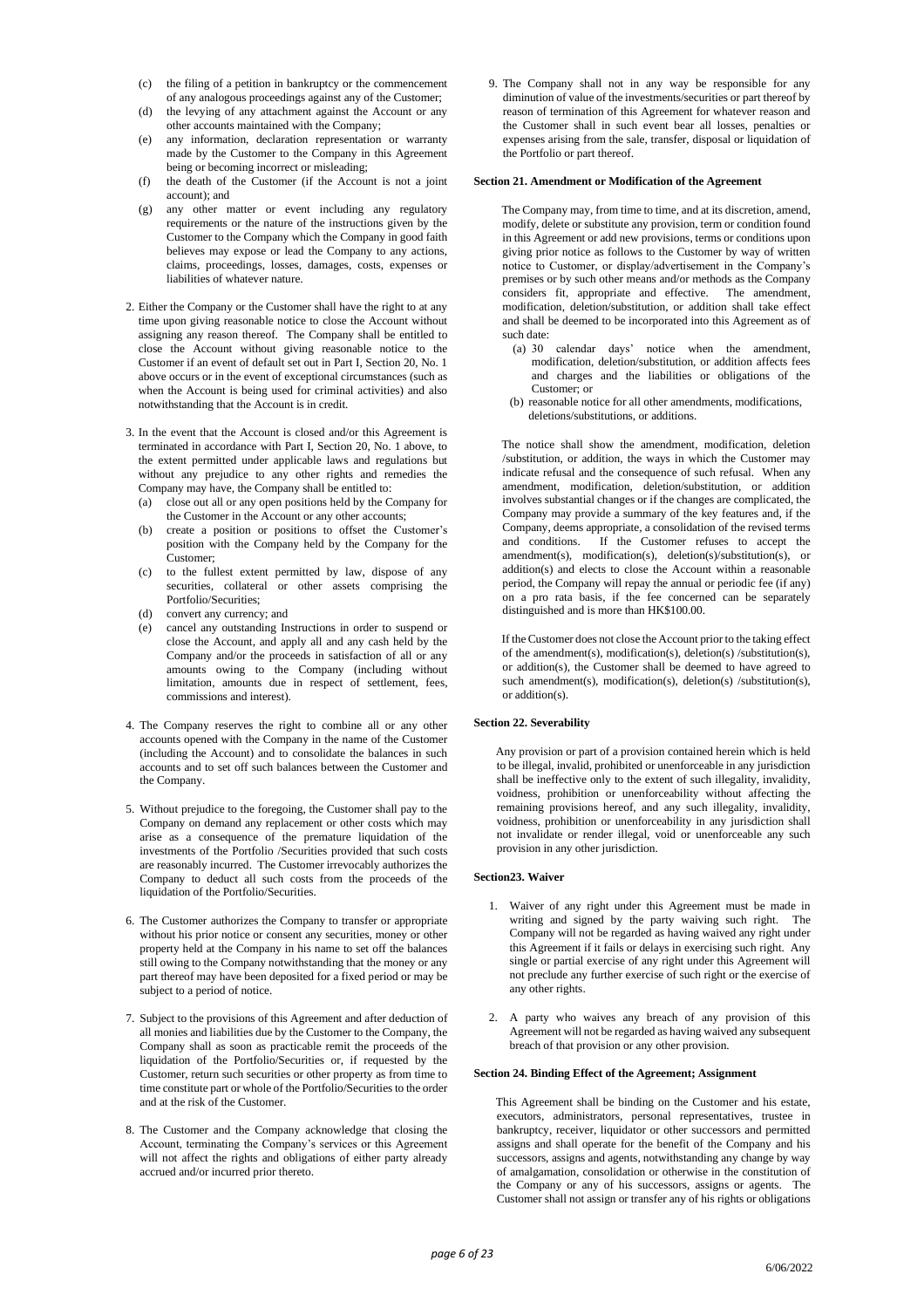under this Agreement without the Company's prior written consent. The Company may assign or otherwise transfer or grant participations in all or any of its rights and interests under this Agreement and any transaction to which this Agreement relates and/or the goods, documents and other properties in respect of which the Company has a security interest and may deliver the same to the transferee(s), who shall thereupon become vested with all the rights and powers in respect thereof which were formerly vested in the Company. The Company shall be released and discharged from any liability or responsibility in respect of the goods, documents or other properties so transferred but shall retain all its rights and powers in respect of goods, documents or other properties not so transferred.

# **Section 25. Power of Attorney**

The Customer hereby agrees and irrevocably appoints the Company, with full power as his true and lawful attorney, to the fullest extent permitted by law, to carry out the provisions of this Agreement, take any action and execute any instrument that it deems necessary or advisable for the purposes of this Agreement. The Customer hereby ratifies and confirms and agrees to ratify and confirm any instrument, act or thing which such attorney may execute or do.

#### **Section 26. Entire Understanding**

This Agreement, together with the Account Opening Form, as well as all other written agreements between the Customer and the Company related to the Account and terms contained on statements and confirmation sent by the Company to the Customer, as well as any amendment or updates thereto, contain the entire understanding between the Customer and the Company concerning the subject matter of this Agreement.

#### **Section 27. English/Chinese Versions**

The Customer confirms that: (a) he has read the English and/or Chinese versions (if any) of this Agreement; and (b) he fully understands, and accepts and agrees to be bound by, this Agreement. If there is any conflict between the English and Chinese versions of this Agreement, the English version will prevail.

# **Section 28. Interpretation**

- 1. The expression "Customer" shall include any one or more holders of a joint account and "his" shall include "hers," "theirs," and "its" and in relation to any such account the liabilities of the Customer to the Company shall be joint and several.
- 2. Words denoting the singular include the plural and vice versa; and words importing any gender include every gender and references to persons include companies and corporations.
- 3. Capitalized terms used herein shall have the meanings given to them in Part I Section 1.

#### **Section 29. Jurisdiction and Governing Law**

- 1. This Agreement shall be governed by and construed in accordance with the laws of Hong Kong. The Customer hereby irrevocably submits to the non-exclusive jurisdiction of the Hong Kong courts.
- 2. All transactions made pursuant to this Agreement shall be subject to: (a) all applicable laws, rules and regulations of Hong Kong and other relevant jurisdicti**o**ns; and (b) the constitution, rules, regulations, codes, customs and usages of the HKMA, SFC and any other relevant authority, exchanges and clearing houses.

#### **Section 30. e-Portal**

The Company may provide the Customer with access to an electronic platform (the "e-Portal"), the terms and conditions of which are set out in Schedule 1 of this MSA.

# **PART II. RISK DISCLOSURE STATEMENTS**

**The Customer acknowledges and agrees that he has read, fully understands and agrees to the following risk disclosure statements.** 

# **1. RISK OF SECURITIES TRADING**

The prices of securities fluctuate, sometimes dramatically. The price of a security may move up or down, and may become valueless. It is as likely that losses will be incurred rather than profit made as a result of buying and selling securities.

# **2. RISK OF TRADING FUTURES AND OPTIONS**

The risk of loss in trading futures contracts or options is substantial. In some circumstances, you may sustain losses in excess of your initial margin funds. Placing contingent orders, such as "stop-loss" or "stop-limit" orders, will not necessarily avoid loss. Market conditions may make it impossible to execute such orders. You may be called upon at short notice to deposit additional margin funds. If the required funds are not provided within the prescribed time, your position may be liquidated. You will remain liable for any resulting deficit in your account. You should therefore study and understand futures contracts and options before you trade and carefully consider whether such trading is suitable in the light of your own financial position and investment objectives. If you trade options you should inform yourself of exercise and expiration procedures and your rights and obligations upon exercise or expiry.

### **3. RISK OF TRADING IN LEVERAGED FOREIGN EXCHANGE CONTRACTS**

The risk of loss in leveraged foreign exchange trading can be substantial. You may sustain losses in excess of your initial margin funds. Placing contingent orders, such as "stop-loss" or "stop-limit" orders, will not necessarily limit losses to the intended amounts. Market conditions may make it impossible to execute such orders. You may be called upon at short notice to deposit additional margin funds. If the required funds are not provided within the prescribed time, your position may be liquidated. You will remain liable for any resulting deficit in your account. You should therefore carefully consider whether such trading is suitable in light of your own financial position and investment objectives.

# **4. RISK OF TRADING GROWTH ENTERPRISE MARKET STOCKS**

Growth Enterprise Market ("**GEM**") stocks involve a high investment risk. In particular, companies may list on GEM with neither a track record of profitability nor any obligation to forecast future profitability. GEM stocks may be very volatile and illiquid.

You should make the decision to invest only after due and careful consideration. The greater risk profile and other characteristics of GEM mean that it is a market more suited to professional and other sophisticated investors.

Current information on GEM stocks may only be found on the internet website operated by The Stock Exchange of Hong Kong Limited ("**SEHK**"). GEM companies are usually not required to issue paid announcements in gazetted newspapers.

You should seek independent professional advice if you are uncertain of or have not understood any aspect of this risk disclosure statement or the nature and risks involved in trading of GEM stocks.

# **5. RISK OF CLIENT ASSETS RECEIVED OR HELD OUTSIDE HONG KONG**

Client assets received or held by us outside Hong Kong are subject to the applicable laws and regulations of the relevant overseas jurisdiction which may be different from the Securities and Futures Ordinance and the rules made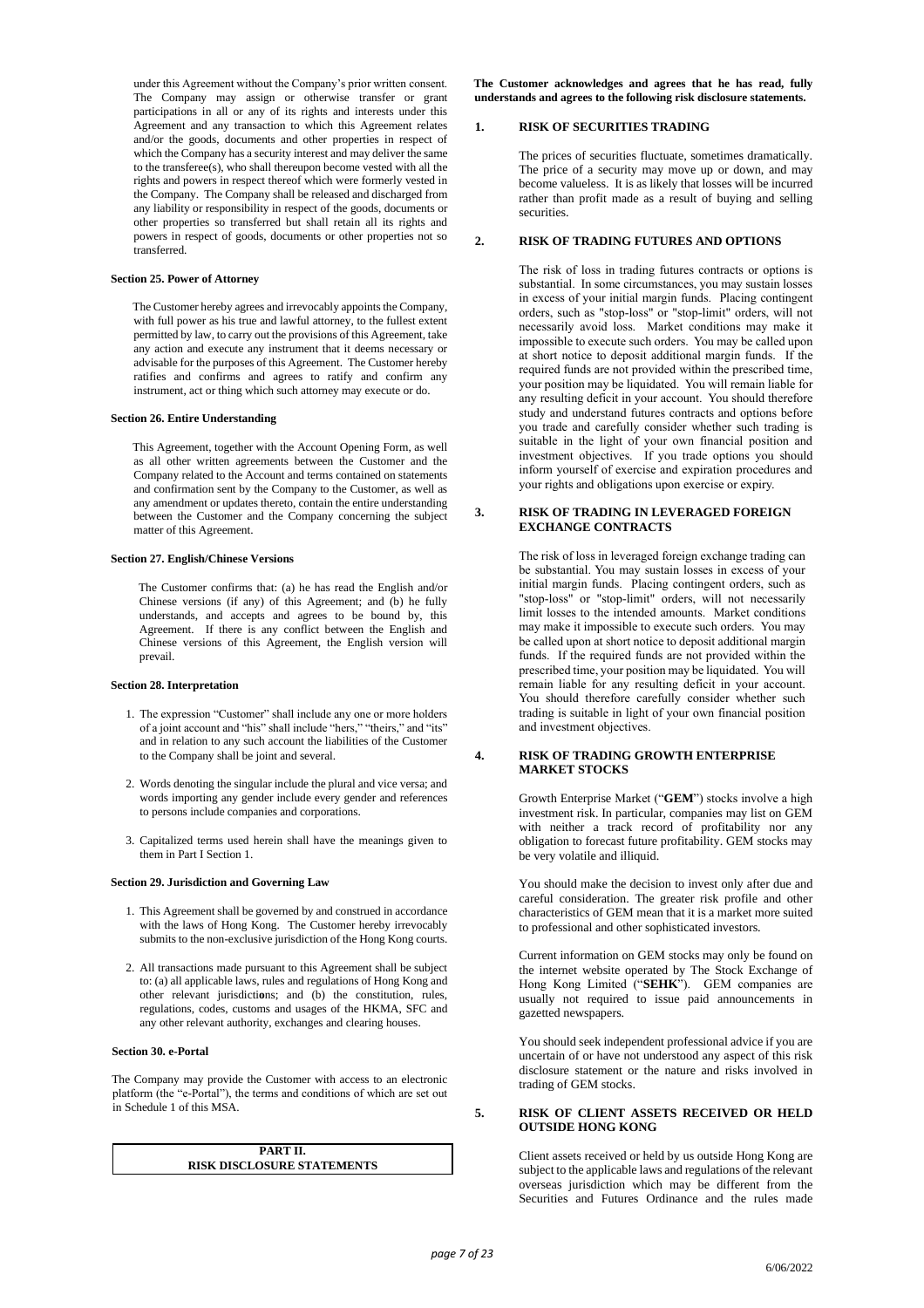thereunder. Consequently, such client assets may not enjoy the same protection as that conferred on client assets received or held in Hong Kong.

# **6. RISK OF PROVIDING AN AUTHORITY TO REPLEDGE YOUR SECURITIES COLLATERAL ETC.**

There is risk if you provide us with an authority that allows us to apply your securities or securities collateral pursuant to a securities borrowing and lending agreement, repledge your securities collateral for financial accommodation or deposit your securities collateral as collateral for the discharge and satisfaction of our settlement obligations and liabilities.

If your securities or securities collateral are received or held by us in Hong Kong, the above arrangement is allowed only if you consent in writing. Moreover, unless you are a professional investor, your authority must specify the period for which it is current and be limited to not more than 12 months. If you are a professional investor, these restrictions do not apply.

Additionally, your authority may be deemed to be renewed (i.e. without your written consent) if we issue you a reminder at least 14 days prior to the expiry of the authority, and you do not object to such deemed renewal before the expiry date of your then existing authority.

You are not required by any law to sign these authorities. But an authority may be required by us, for example, to facilitate margin lending to you or to allow your securities or securities collateral to be lent to or deposited as collateral with third parties. We should explain to you the purposes for which one of these authorities is to be used.

If you sign one of these authorities and your securities or securities collateral are lent to or deposited with third parties, those third parties will have a lien or charge on your securities or securities collateral. Although we are responsible to you for securities or securities collateral lent or deposited under your authority, a default by us could result in the loss of your securities or securities collateral.

A cash account not involving securities borrowing and lending is available from most licensed or registered persons. If you do not require margin facilities or do not wish your securities or securities collateral to be lent or pledged, do not sign the above authorities and ask to open this type of cash account.

# **7. RISK OF PROVIDING AN AUTHORITY TO HOLD MAIL OR TO DIRECT MAIL TO THIRD PARTIES**

If you provide us with an authority to hold mail or to direct mail to third parties, it is important for you to promptly collect in person all contract notes and statements of your account and review them in detail to ensure that any anomalies or mistakes can be detected in a timely fashion.

# **8. RISK OF MARGIN TRADING**

The risk of loss in financing a transaction by deposit of collateral is significant. You may sustain losses in excess of your cash and any other assets deposited as collateral with us. Market conditions may make it impossible to execute contingent orders, such as "stop-loss" or "stop-limit" orders. You may be called upon at short notice to make additional margin deposits or interest payments. If the required margin deposits or interest payments are not made within the prescribed time, your collateral may be liquidated without your consent. Moreover, you will remain liable for any resulting deficit in your account and interest charged on your account. You should therefore carefully consider whether such a financing arrangement is suitable in light of your own financial position and investment objectives.

# **9. RISK OF TRADING NASDAQ-AMEX SECURITIES AT THE STOCK EXCHANGE OF HONG KONG**

# **LIMITED**

The securities under the Nasdaq-Amex Pilot Program ("**PP**") are aimed at sophisticated investors. You should consult us and become familiarized with the PP before trading in the PP securities. You should be aware that the PP securities are not regulated as a primary or secondary listing on the Main Board or the Growth Enterprise Market of SEHK.

# **10. ADDITIONAL RISK DISCLOSURE FOR FUTURES AND OPTIONS TRADING**

This brief statement does not disclose all of the risks and other significant aspects of trading in options. In light of the risks, you should undertake such transactions only if you understand the nature of the contracts (and contractual relationships) into which you are entering and the extent of your exposure to risk. Trading in options is not suitable for many members of the public. You should carefully consider whether trading is appropriate for you in light of your experience, objectives, financial resources and other relevant circumstances.

# **FUTURES**

# **Effect of "Leverage" or "Gearing"**

Transactions in futures carry a high degree of risk. The amount of initial margin is small relative to the value of the futures contract so that transactions are "leveraged" or "geared". A relatively small market movement will have a proportionately larger impact on the funds you have deposited or will have to deposit: this may work against you as well as for you. You may sustain a total loss of initial margin funds and any additional funds deposited with the firm to maintain your position. If the market moves against your position or margin levels are increased, you may be called upon to pay substantial additional funds on short notice to maintain your position. If you fail to comply with a request for additional funds within the time prescribed, your position may be liquidated at a loss and you will be liable for any resulting deficit.

# **Risk-reducing orders or strategies**

The placing of certain orders (e.g. "stop-loss" orders, or "stoplimit" orders) which are intended to limit losses to certain amounts may not be effective because market conditions may make it impossible to execute such orders. Strategies using combinations of positions, such as "spread" and "straddle" positions may be as risky as taking simple "long" or "short" positions.

# **OPTIONS**

# **Variable degree of risk**

Transactions in options carry a high degree of risk. Purchasers and sellers of options should familiarize themselves with the type of option (i.e. put or call) which they contemplate trading and the associated risks. You should calculate the extent to which the value of the options must increase for your position to become profitable, taking into account the premium and all transaction costs.

The purchaser of options may offset or exercise the options or allow the options to expire. The exercise of an option results either in a cash settlement or in the purchaser acquiring or delivering the underlying interest. If the purchased options expire worthless, you will suffer a total loss of your investment which will consist of the option premium plus transaction costs. If you are contemplating purchasing deepout-of-the-money options, you should be aware that the chance of such options becoming profitable ordinarily is remote.

Selling ("writing" or "granting") an option generally entails considerably greater risk than purchasing options. Although the premium received by the seller is fixed, the seller may sustain a loss well in excess of that amount. The seller will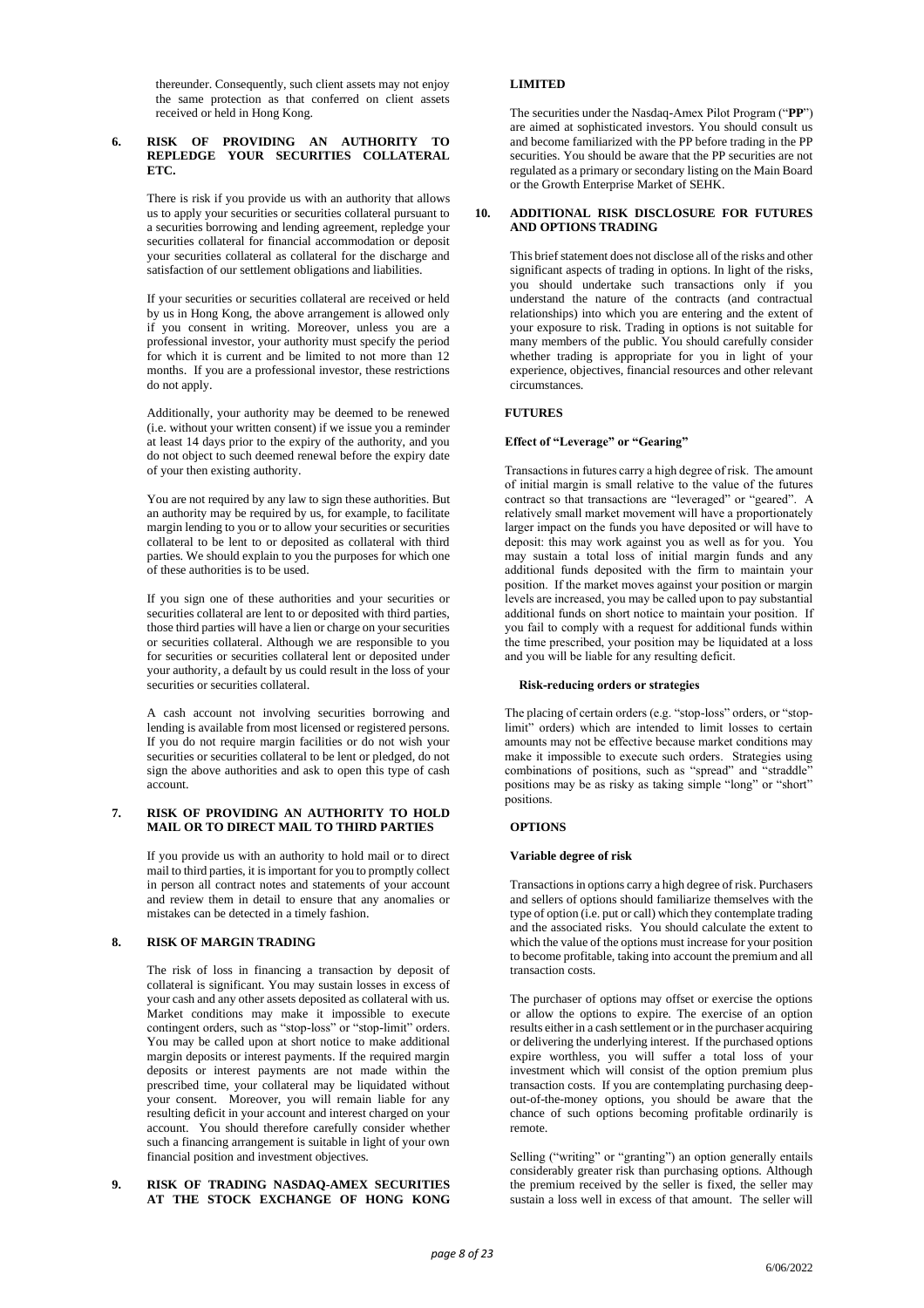be liable for additional margin to maintain the position if the market moves unfavorably. The seller will also be exposed to the risk of the purchaser exercising the option and the seller will be obligated to either settle the option in cash or to acquire or deliver the underlying interest. If the option is "covered" by the seller holding a corresponding position in the underlying interest or a futures contract or another option, the risk may be reduced. If the option is not covered, the risk of loss can be unlimited.

Certain exchanges in some jurisdictions permit deferred payment of the option premium, exposing the purchaser to liability for margin payments not exceeding the amount of the premium. The purchaser is still subject to the risk of losing the premium and transaction costs. When the option is exercised or expires, the purchaser is responsible for any unpaid premium outstanding at that time.

# **ADDITIONAL RISKS COMMON TO OPTIONS**

# **Terms and conditions of contracts**

You should ask the firm with which you deal about the terms and conditions of the specific options which you are trading and associated obligations (e.g. in respect of options, expiration dates and restrictions on the time for exercise). Under certain circumstances the specifications of outstanding contracts (including the exercise price of an option) may be modified by the exchange or clearing house to reflect changes in the underlying interest.

# **Suspension or restriction of trading and pricing relationships**

Market conditions (e.g. illiquidity) and/or the operation of the rules of certain markets (e.g. the suspension of trading in any contract or contract month because of price limits or "circuit breakers") may increase the risk of loss by making it difficult or impossible to effect transactions or liquidate/offset positions. If you have sold options, this may increase the risk of loss.

Further, normal pricing relationships between the underlying interest and the option may not exist. The absence of an underlying reference price may make it difficult to judge "fair value".

# **Deposited cash and property**

You should familiarize yourself with the protections given to money or other property you deposit for domestic and foreign transactions, particularly in the event of a firm insolvency or bankruptcy. The extent to which you may recover your money or property may be governed by specific legislation or local rules. In some jurisdictions, property which had been specifically identifiable as your own will be pro-rated in the same manner as cash for purposes of distribution in the event of a shortfall.

# **Commission and other charges**

Before you begin to trade, you should obtain a clear explanation of all commission, fees and other charges for which you will be liable. These charges will affect your net profit (if any) or increase your loss.

#### **Transactions in other jurisdictions**

Transactions on markets in other jurisdictions, including markets formally linked to a domestic market, may expose you to additional risk. Such markets may be subject to regulation which may offer different or diminished investor protection. Before you trade you should enquire about any rules relevant to your particular transactions. Your local regulatory authority will be unable to compel the enforcement of the rules of regulatory authorities or markets in other jurisdictions where your transactions have been effected. You should ask the firm with which you deal for details about the types of redress available in both your home jurisdiction and other relevant jurisdictions before you start to trade.

# **Currency risk**

The profit or loss in transactions in foreign currencydenominated contracts (whether they are traded in your own or another jurisdiction) will be affected by fluctuations in currency rates where there is a need to convert from the currency denomination of the contract to another currency.

# **11. RISK OF TRADING IN COMMODITIES OPTIONS**

The risk of loss in trading commodities options is substantial. In addition to the risk disclosure statements above, trading in commodities options can be highly speculative and carries inherent risks not ordinarily experienced in less volatile investment arrangements. Commodity markets may move abruptly or unpredictably and substantial losses may be incurred. You should therefore study and understand commodities options before making any trades, and carefully consider whether such trading is suitable in light of your own experience, objectives, financial resources and other relevant circumstances.

# **12. RISK OF TRADING OTHER DERIVATIVE PRODUCTS AND STRUCTURED PRODUCTS**

Derivative products are investments where the return is dependent on the performance of some underlying financial instruments. Typical financial instruments include market indices, equities, interest rates, fixed-income instruments, foreign exchange or a combination of these or the occurrence of any credit event in respect of a credit derivative. Derivative products may carry a high degree of risk and may not be suitable for many members of the public, as the risks associated with the financial instruments may be interconnected. For structured products which are not principal protected, you could lose all of your investment. For structured investment products which involve derivatives, they are not equivalent to nor should they be treated as a time deposit, and are not protected deposits for the purposes of the Hong Kong Deposit Protection Scheme. Thus, the extent of loss due to market movements can be substantial. You should understand the inherent risks involved. You should evaluate the various risks associated with each financial instrument separately and consider the exposure to different financial instruments (including derivative products) as a whole. You should note that in respect of derivative products, investors can only assert their rights against the issuer or the counterparties to which the derivative product transactions are entered into. Particular attention should be paid to issuer/ counterparty risks and that a total loss of investment is possible if the issuer/counterparty defaults.

Derivative products could be imbedded with options. Transactions in options carry a high degree of risk. The risk of loss in trading options can be substantial. Prospective investors should have knowledge of, or experience in option markets. You should carefully consider whether such trading is suitable in the light of your own investment and financial background and investment objectives.

Depending on the structure of a particular derivative product, you may be obligated to accept delivery or make delivery (as the case may be) of the underlying assets if the conversion price is triggered or pursuant to the terms and conditions of the relevant agreement, contract or confirmation of the subject transaction. Depending on the market conditions, you may be obligated to accept delivery of the underlying at a price which is above the market price such underlying or to make delivery of the underlying at a price which is below the market price of such underlying and losses may occur resulting from such actions which can be substantial. The loss resulting from investing such derivative products can be over and above the initial amount invested to a substantial extent.

#### **Credit risk**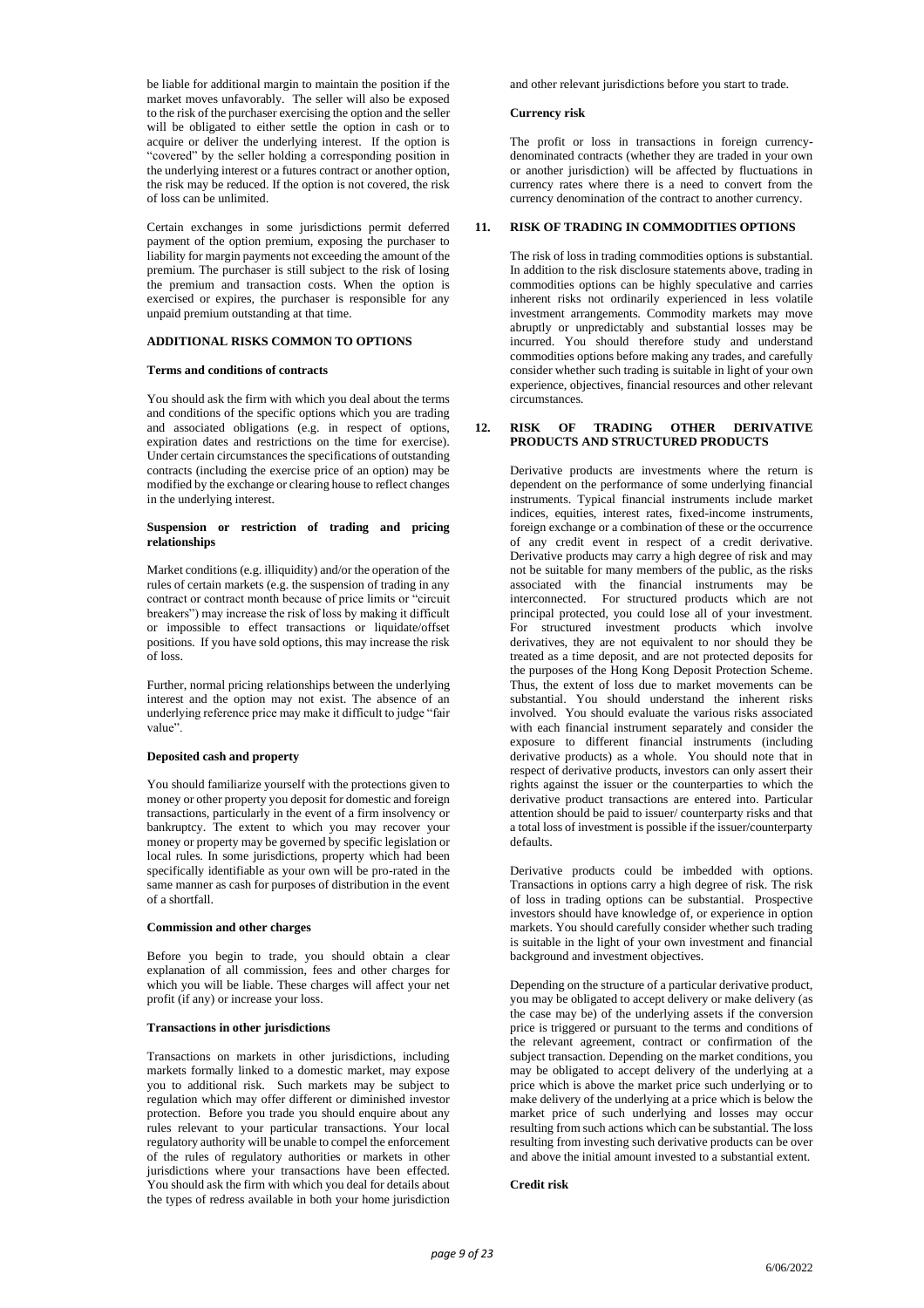Your investment is subject to the creditworthiness of the issuer/ your counterparty in the derivative transaction (which is not us (unless otherwise specified and agreed by us)) and there is no assurance of protection against a default by the issuer/your counterparty. The value of derivative products depends on the ability of the issuer/counterparty to perform its obligations under the relevant term sheets, offering documents and other product and transaction documents. These obligations (including but not limited to the delivery to you in accordance with the terms and conditions of the derivative products either the underlying asset or the cash settlement amount upon exercise, expiry or maturity, as the case may be) are the unsecured obligations of the issuer/counterparty and of no other person. If the issuer of any derivative products or a counterparty becomes unable to meet its obligations, then such investments may become worthless and any trading costs and profits may become irrecoverable.

# **Gearing Risk**

Structured products often involve a high degree of gearing, so a relatively small movement in the price of the underlying assets results in a disproportionately large movement in the price of the structured product. **You should be aware that the value of a structured product may fall to zero resulting in a total loss of the initial investment**.

# **Market risk**

Derivative products involve a high degree of risk. The value of derivative products will be affected by a number of market variables that change from time to time, such as interest rates, foreign exchange rates, time value, volatility and liquidity of the markets, political or economic conditions, and other interrelated factors which affect the performance of the markets generally.

A derivative product is a product linked with underlying assets and its value may derive from and depend on the return of the underlying assets. The value of the underlying assets may go down as well as up and past performance is not necessarily a guide to future performance. Changes in the value of the underlying assets may result in changes to the price and/or the repayment value of the derivative products and income derived therefrom (if any). The value of derivative products may fall as rapidly as it may rise or become worthless at or before maturity. You may risk losing all or a significant proportion of your investment. You should not invest in a derivative product unless you are prepared to sustain a total loss of the money you have invested plus any commission or other transaction charges.

The value of the derivative products may be reduced due to any downgrades by credit rating agencies.

### **Liquidity risk**

It is not possible to predict if and to what extent a secondary market may develop in any derivative products or at what price such derivative products will trade in the secondary market or whether such market will be liquid or illiquid.

If any derivative products are not listed or traded on any exchange, it may be difficult to obtain pricing information for such derivative products and the liquidity of these derivative products may also be adversely affected.

# **Currency risk**

The derivative products and/or the underlying assets may comprise transactions in foreign currency-denominated contracts. The profits or loss in such transactions (whether they are traded in your home jurisdiction or another jurisdiction) will be affected by fluctuations in currency rates where there is a need to convert from the currency denomination of the contract to another currency. Exchange controls imposed by the relevant authorities may also adversely affect the applicable exchange rate and result in the receipt of a reduced principal.

#### **Event risk**

The value and/or the settlement of the derivative products may be affected by the occurrence or existence of certain events such as (but not limited to) credit performance of the reference entities, mergers and disposals, trading suspension, price source disruption, material change in the calculation and/or composition of indices comprising a basket of indices etc. In certain circumstances, you may risk losing all or a significant proportion of your investment.

If there is an extraordinary event or an adjustment event such as stock split, issue of bonus shares or other unexpected event that change the number, value or weighting of issued shares of the underlying stock, the counter-party/calculation agent may adjust the contract terms, at its sole discretion, to reflect the new market conditions. This may include unwinding the contract. You should seek independent advice from professional parties in the event of such extraordinary events or adjustments.

# **Performance of underlying assets**

An investment in the derivative products is not the same as an investment in the underlying assets and you have no rights in respect of such underlying assets. However, the performance of the underlying assets will have a direct effect on the value of the derivative products. We have not performed, and will not perform any investigation or review of the underlying assets. We do not make and will not make any guarantee or express or implied warranty in respect of the performance of the underlying assets, nor the selection thereof.

#### **Potential conflicts of interest**

Members of our group or our affiliates may from time to time engage in transactions involving the underlying assets as principal and as agent. Such transactions may have a positive or negative effect on the value of the underlying assets and consequently upon the value of the relevant derivative products. Members of our group or our affiliates may also provide services to entities and affiliates of those entities that are issuers or are related to the underlying assets of the derivative products.

The above represents only some of the risks generally associated with investing in the derivative products and does not purport to disclose all of the risks and all of the significant aspects of the derivative products. You should carefully read the contents of the relevant offering documents and terms sheets to understand the features of and the specific risks associated with the derivative products. Where in doubt, you should consult your own legal, regulatory, tax, financial and/or accounting advisors or such other professional advisors to the extent you consider it necessary and appropriate before making any investment decision.

### **Regulatory risk**

You should ensure that a purchase of a particular derivative product is lawful under the laws of the jurisdiction of your incorporation/domicile and the jurisdiction in which you operate (if different), and that such purchase will not contravene any law, regulation or regulatory policy applicable to you.

#### **Price indications**

For derivative products (and non-listed financial instruments in general), in particular in "combined" or "structured" transactions, the absence of a "marker or "common" reference price may make it impossible for us to provide the precise value of the transaction. Therefore, you should be aware that the price indications by us are always based on the latest available market prices of the underlying instrument or have arrived from sources believed to be reliable.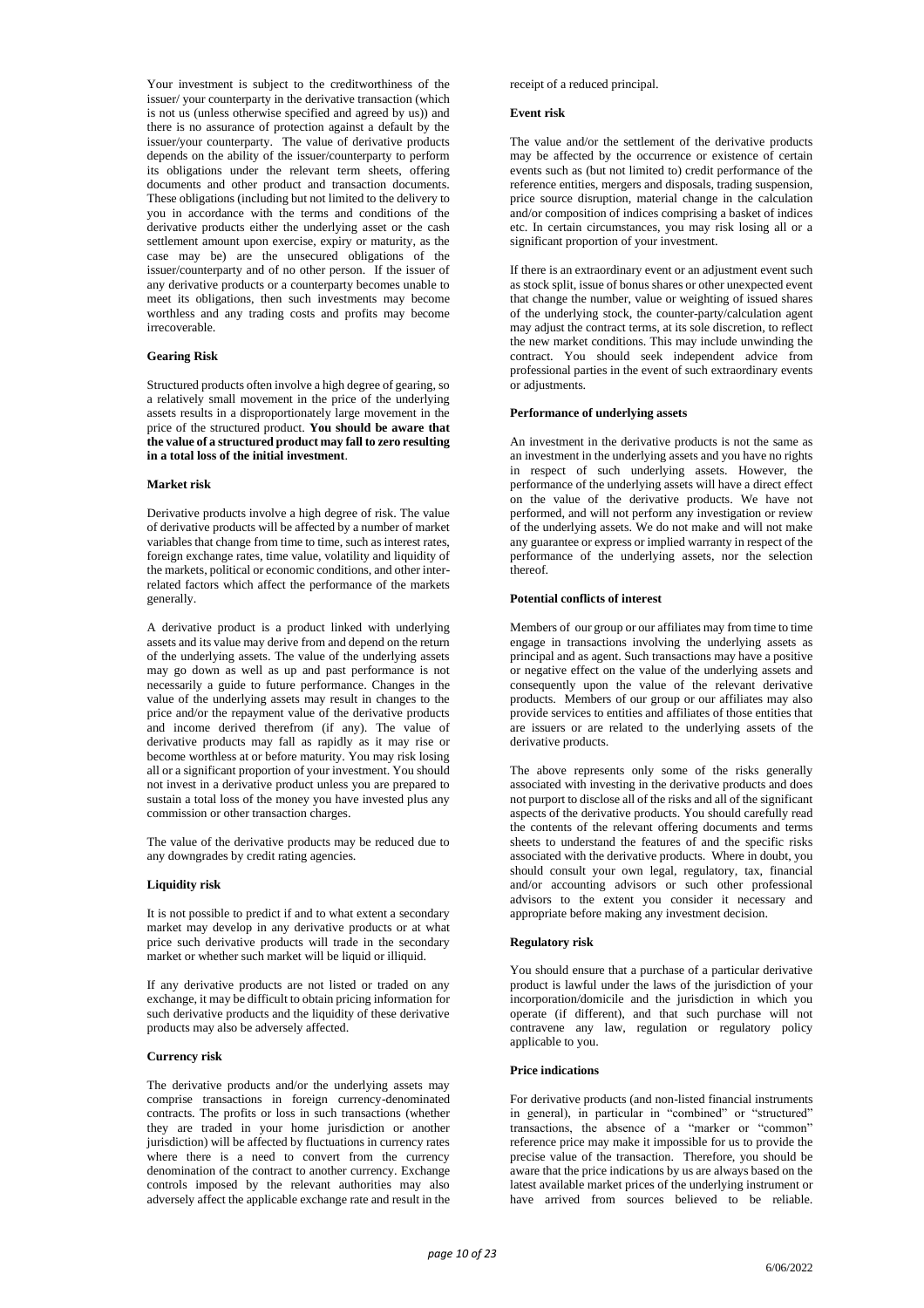Consequently, price indications might only reflect historic prices and may not reflect the final terms where the transaction is terminated or assigned immediately, if this is possible at all. We do not make any representation as to the accuracy or completeness of price indications for any transactions and do not accept liability for any losses arising from the use thereof.

Since the prices and characteristics of over-the-counter derivative products are individually negotiated and there is no central source for obtaining prices, there are inefficiencies in transaction pricing.

# **Equity-linked instruments ("ELIs")**

ELIs carry a high degree of risk. ELIs are products combining notes/deposits with stock options which may allow a bull, bear or strangle (i.e. trading range) bet. The return component of ELI is based on the performance of a single equity security, a basket of equity securities, or an equity index. ELIs may come in different forms: equity-linked notes, equity-linked deposits and equity-linked contracts. You acknowledge and agree that while the maximum return on investment is usually limited to a predetermined amount of cash, you stand to potentially lose up to the entire investment amount if the price of the underlying or reference assets moves substantially against the investor's view. You should be able to understand the risks you are bearing before investing in ELIs.

Please also refer to Additional Risk Disclosure Statements for Exchange-Traded Derivative Products.

# **13. RISK OF TRADING NON-TRADITIONAL FUNDS**

Non-traditional funds may take a variety of forms, and each particular case may involve different risks. A common type of a non-traditional fund is hedge fund. Hedge funds represent speculative investments and involve very high levels of risk in aiming to make a profit. Due to the complexity involved, hedge funds are only suitable for investors who are able to understand and bear the risks involved. Compared to other types of mutual funds, information on hedge funds and how underlying assets are managed is limited and infrequent. Most hedge funds are subject to minimal or no regulations or investor protection rules and therefore there is no guarantee that an investor's legal rights will be enforceable. The performance of hedge funds substantially depends on the expertise of individual managers who may decide to exit from that role. Some hedge funds may use a single advisor or employ a single strategy, which could mean a lack of diversification and higher risk. A hedge fund and its managers may be subject to various conflicts of interest. The portfolio managers of hedge funds receive performance-linked bonuses and often have a personal stake in the funds. Hedge funds generally demand high minimum investments and that there may be restrictions to and exit penalties imposed for early redemption. Hedge funds are typically long tenured with options to be extended. The liquidity and tradability of non-traditional investments can vary substantially and provisions regarding trading frequency and holding periods may change frequently and rapidly.

Investment strategies of non-traditional investments can be complex and are normally high risk. Due to leverage, a small movement in the market can result a significant gain/loss. You may risk losing all or a significant proportion of your investment. You should seek independent professional advice about the particular risks involved and study and understand carefully the term sheets, offering documents and subscription agreement and other information on the relevant investments. You should fully understand and agree to assume the risks involved and the exposure to potential loss (which could involve a complete loss of your investment) before investing.

# **14. RISK OF TRADING BONDS AND FIXED INCOME PRODUCTS**

When trading in bonds, you will need to consider the issuer's creditworthiness as this determines its ability to pay the principal and interests under the bond or other fixed income products. The credit rating of the product is a reflection of the issuer's creditworthiness. Bond prices move in opposite direction to interest rates. When the interest rate rises, the price of a fixed rate bond will normally drop in the secondary market. The longer the life of the bond, the more sensitive will its price be to changes in interest rates. For foreign currency denominated bonds, any fall in that foreign currency will reduce the amount the bondholder will receive in local currency.

The value of the bond is determined by the quality of the creditworthiness of the issuer and the likelihood of default. A bond issue with little or no default risk will trade at relatively low yields whereas one with higher default risk has to offer a higher yield to compensate the bondholders for the higher risk.

# **15. SPECIFIC RISK OF INVESTING IN OVERSEAS ISSUERS**

# **Risk relating to investing in overseas issuers**

An overseas issuer is subject to a different set of corporate laws governing its affairs including duration, organization structure, governing bodies and their powers, shares transfer, shareholders' rights, shareholders' dispute resolutions.

It may be difficult for local shareholders/investor of an overseas issuer to enforce their shareholder rights against the issuer or its directors due to complications arising from crossborder access to evidence, legal services, court assistance or the incremental costs related to those services.

Hong Kong regulators may not have extra-territorial investigation and enforcement jurisdiction. Instead, reliance has to be placed on the overseas regulatory regimes to enforce against any corporate governance breaches committed by their subject.

If an overseas issuer's principal operations and assets are outside its place of incorporation or Hong Kong, they may be subject to other laws, standards, restrictions and risks that significantly differ from those in Hong Kong. Certain overseas companies' home jurisdictions may allow the issue of bearer share certificates. Under such regimes, ownership of shares in a company may be transferred by the physical transfer of share certificates without the transferor and transferee having signed any document evidencing such transfer. Shareholders holding bearer share certificates instead of holding shares through CCASS will be subject to the risks of losing the legal ownership of the shares in case of loss or destruction of the physical share certificates. Investors are advised to carefully study the relevant company's listing document and to understand the risks of holding bearer share certificates and their rights under the relevant law of the company's home jurisdiction.

#### **Risk relating to investing in secondary listed companies in Hong Kong**

Secondary listed issuers are primarily regulated by another stock exchange and financial regulator and are often granted extensive waivers from the Hong Kong listing rules requirements. They do not conform to the Hong Kong listing rules in their entirety. Given the different characteristics of overseas and Hong Kong securities markets, fluctuations in the price of securities are more likely.

#### **Additional risks relating to investing in Hong Kong depository receipts issuers**

The Hong Kong Depository Receipts ("**HDR**") framework is an alternative facility for issuers, in particular overseas issuers, to list on SEHK. There are no changes to the listing regime. An issuer seeking to list in Hong Kong through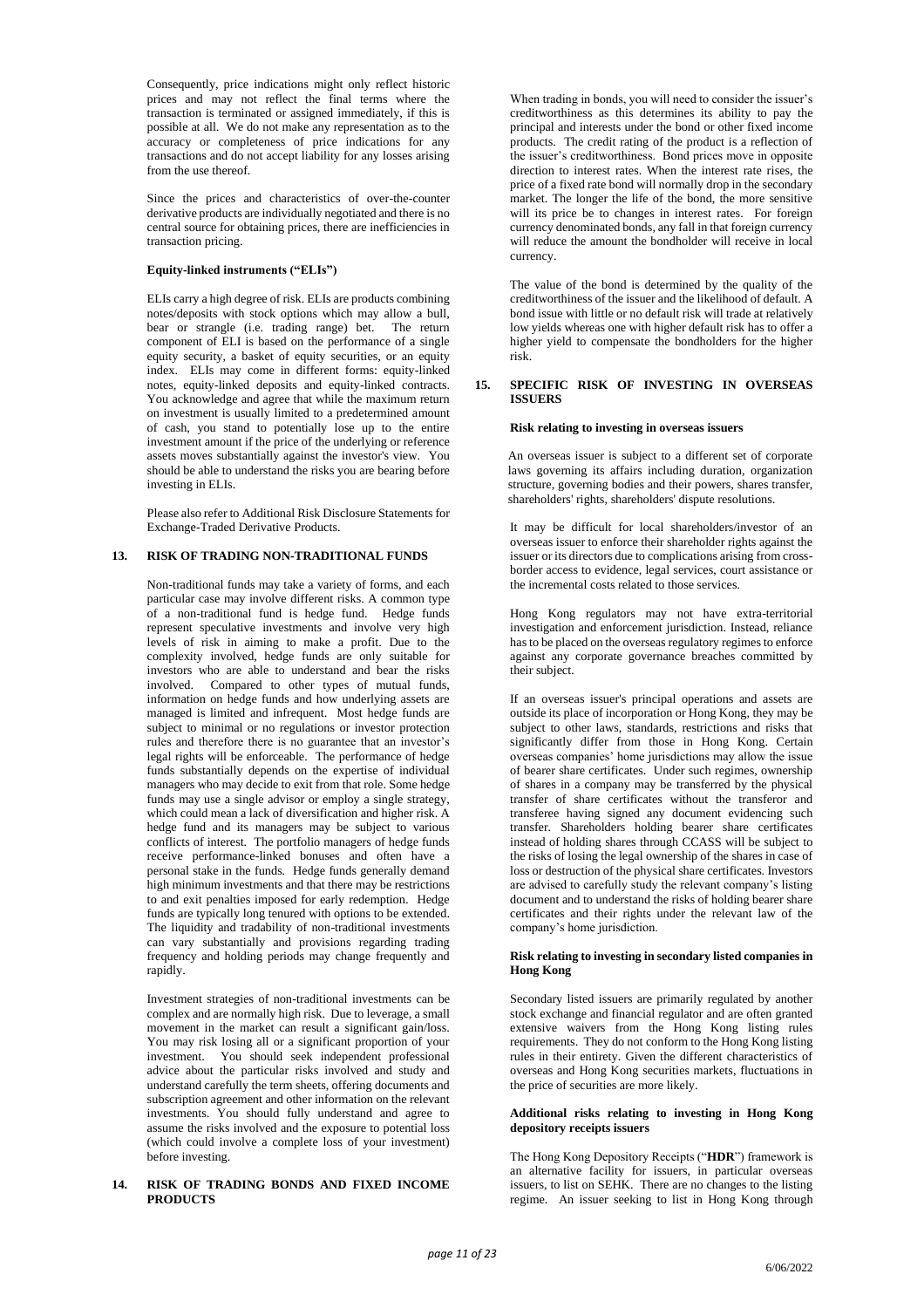HDRs will have to comply with generally the same requirements as an issuer of shares, except for the modifications in Chapter 19B of the Main Board Rules. However, HDRs are not shares and therefore do not attract the same legal consequences as those of shares. The HDR depository's obligations are set out in a deposit agreement.

HDR holders do not have rights of shareholders and must rely on the HDR depository to exercise on their behalf the rights of a shareholder. For example, HDR holders may only vote by providing instructions to the HDR depositary.

HDR holders need to pay for the fees and expenses charged by the HDR depositary for services rendered. Investors are advised to carefully study the HDR issuer's listing document and the deposit agreement and to understand the rights and obligations of an HDR holder.

# **16. RISK OF INVESTING IN RENMINBI PRODUCTS**

Renminbi ("**RMB**") is currently not freely convertible in Hong Kong, and is subject to foreign exchange controls and restrictions (for example, the PRC government regulates conversion between RMB and foreign currencies). Conversion of RMB through banks in Hong Kong is subject to certain restrictions, and conversion may be subject to multiple currency conversion costs. In particular, the conversion of RMB by an individual in Hong Kong is subject to a daily limit. If an individual investor intends to convert an amount of RMB from/to another currency exceeding such daily limit, he should allow sufficient time for the conversion.

For RMB products which are with underlying investments which are not RMB-denominated, such products will be subject to multiple currency conversion costs involved in making investments and liquidating investments, as well as the RMB exchange rate fluctuations and bid/offer spreads when assets are sold to meet redemption requests and other capital requirements. For RMB products with a significant portion of non-RMB-denominated underlying investments, there is a possibility of not receiving the full amount in RMB upon redemption. This may arise if the issuer is not able to obtain sufficient amount of RMB in a timely manner due to the exchange controls and restrictions applicable to the currency.

The value of RMB against other currencies may be affected by a wide range of factors and may fluctuate substantially, which may adversely affect the return on the investment when RMB is converted into the investor's home currency. There is no guarantee that RMB will not depreciate.

The liquidity of RMB products may be adversely affected by the limited availability of RMB outside the PRC and the exchange control and restrictions on the conversion of RMB. Particularly, secondary market for RMB related products may not be well developed and you may not be able to find a buyer, or the sale price could be much lower than the amount you invested and hence suffer significant loss.

RMB products are subject to investment risk and may not be principal protected, i.e. the assets that the products invest in or referenced to may fall as well as rise, resulting in gains or losses to the product. This means that you may suffer a loss even it RMB appreciates.

RMB products are subject to the credit and insolvency risks of their issuers. Furthermore, as a RMB product may invest in derivative instruments, counterparty risk may also arise as the default by the derivative issuers may adversely affect the performance of the RMB products and result in substantial losses.

# **17. EMERGING MARKETS**

Investing in or entering into transactions in emerging markets carry heightened risks due to the developing nature of the economies and inadequate regulations/safeguards available to investors. Changes in political, economic and foreign policies

of emerging markets may have a greater effect than on more mature markets. The profit outlook for foreign investors may fluctuate dramatically due to country risks such as government intervention in markets in the form of exchange control laws or restrictions in the repatriation of profits, or other events such as natural disasters, fluctuations in commodity prices and/or exchange rates and political upheavals. The relative market volatility is heightened by frequent dependence on commodities price trends and the tendency for slower recovery from adverse economic events.

Emerging markets may have a different settlement or clearance procedures. There may also be a lack of standardized settlement regulations that could prevent you from transacting at your preferred time or price. You should be aware that regulatory supervision and legal protection of your rights may be adversely different to that of more mature or transparent financial systems.

When investing in or entering into transactions involving emerging markets, you confirm that you have assessed the risks (including but not limited to sovereign risk, issuer risk, price risk, political risk and liquidity risk) involved and that we have not made any representations or warranties as to the creditworthiness or performance of any issuer. You should make your appraisal and investigations into the creditworthiness and performance of the relevant issuer. You should consult your own legal, regulatory, tax, financial and/or accounting advisors or such other professional advisors to the extent you consider it necessary and appropriate before making any investment decision.

# **18. TRANSACTIONS IN OTHER JURISDICTIONS**

Transactions on markets in jurisdictions other than Hong Kong ("**Foreign Jurisdictions**")*,* including markets formally linked to a domestic market, may expose you to additional risk. Such markets may be subject to regulation which may offer different or diminished investor protection. The value of, or income deriving from, investing in Foreign Jurisdictions may be more volatile and less liquid than investing in Hong Kong and could be adversely affected by changes in currency rates of exchange, foreign tax practices, foreign laws and regulations, government policies and the local and/or international political environment.

Before you invest or enter into a transaction, you should enquire about any rules relevant to your particular transaction as well as the nature or risks of such investment. Your local regulatory authority will be unable to compel the enforcement of the rules of regulatory authorities or markets in other jurisdictions where your transactions have been effected. You are responsible for enquiring and ensuring that you are aware of the details about the types of redress available in both your home jurisdiction and other relevant jurisdictions before you invest or enter into a transaction. In addition, there may be restrictions for non-residents, repatriation of capital investments and profits and there may be withholding or additional forms of tax.

You should only undertake transactions or investments in the markets of any Foreign Jurisdiction if you understand the nature of transactions or investments in such Foreign Jurisdiction, and the extent of your exposure to risks. In particular, investing or transacting in the markets of Foreign Jurisdictions may not be regulated by the Hong Kong regulators and may not be covered by the investor compensation fund established under the Securities and Futures Ordinance. Further, the recovery of the monies invested and any profits or gains may be reduced, delayed or prevented by exchange controls, debt moratorium or other rules and regulations imposed by the relevant government or regulatory bodies in the Foreign Jurisdiction. You should carefully consider if the transactions are suitable having regard to your financial situation, investment experience, risk tolerance (including the risk of loss of capital), investment objectives and any other factors as you consider relevant. You should seek independent professional advice as you see fit before making any investment decision.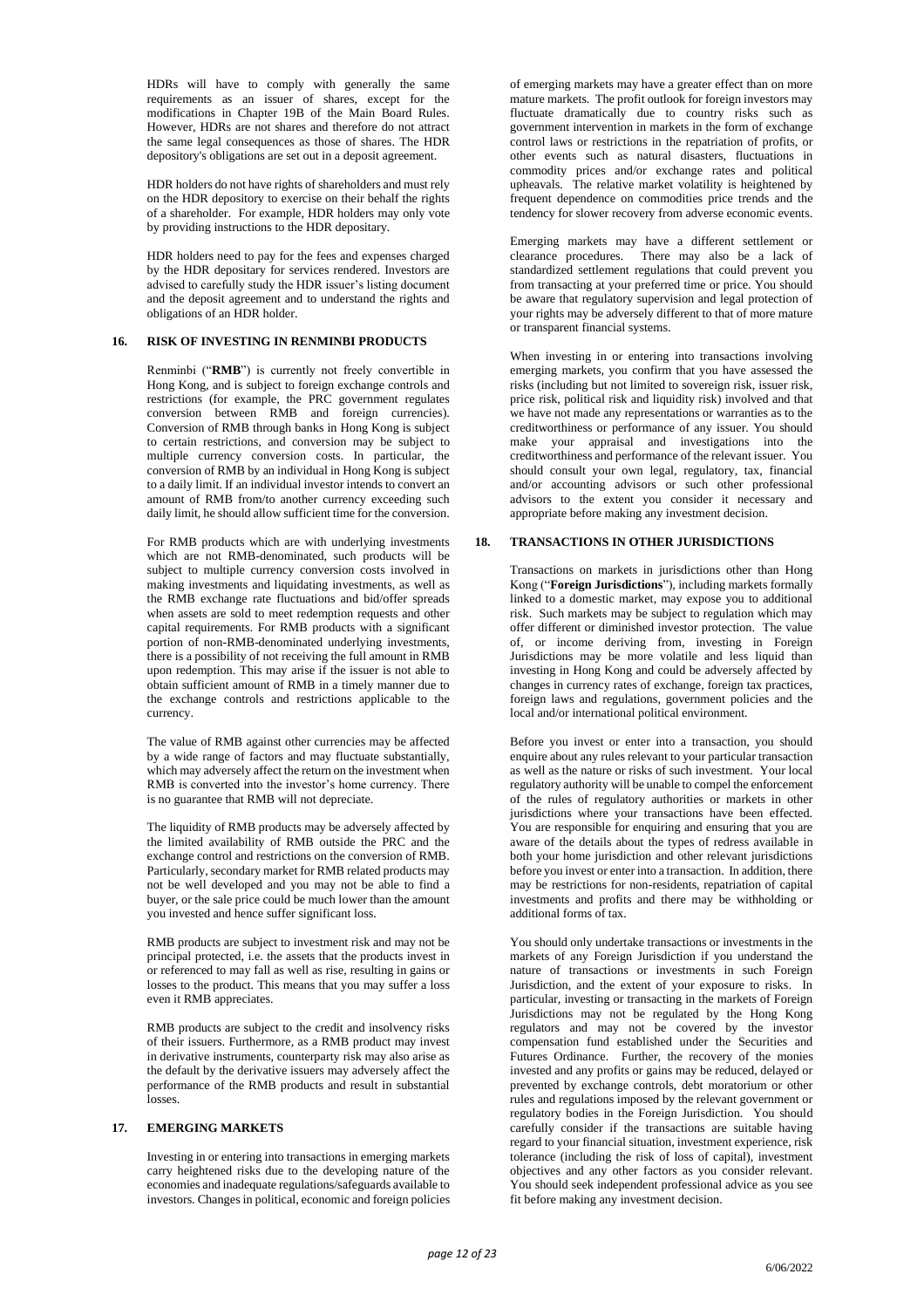For transactions in which your money, securities and/or any other assets are held with any bank, exchange, depositary, clearing house, broker, agent, intermediary or any other institution in any Foreign Jurisdiction ("**Foreign Institutions**"), in the event of insolvency the applicable legal and regulatory regime might be different from that of Hong Kong. In those situations your money, securities and/or any other assets may be treated differently from the treatment which would apply if your money, securities and/or any other assets were held in Hong Kong. We will not be liable for any loss, damage, liability, cost, claim or expense arising from or in connection with the solvency, acts or omissions of such Foreign Institutions.

In the event of insolvency of any Foreign Institution, there is a risk of a shortfall arising on the money, securities and/or assets available to meet your claim as a creditor, and any of your money, securities and/or assets held with a Foreign Institution may be subject to a security interest, lien or right of set-off in favour of such Foreign Institution.

# **19. OFF-EXCHANGE TRANSACTIONS**

In some jurisdictions, and only then in restricted circumstances, firms are permitted to effect off-exchange transactions. The firm with which you deal may be acting as your counterparty to the transaction. It may be difficult or impossible to liquidate an existing position, to assess the value, to determine a fair price or to assess the exposure to risk. For these reasons, these transactions may involve increased risks. Off-exchange transactions may be less regulated or subject to a separate regulatory regime. Before you enter into any off-exchange transactions, you should familiarize yourself with applicable rules and attendant risks.

# **20. ELECTRONIC TRADING**

Electronic trading facilities for electronic trading are supported by computer-based component systems for orderrouting, execution, matching, registration or clearing of trades. As with all facilities and systems, they are vulnerable to temporary disruption or failure. Your ability to recover certain losses may be subject to limits on liability imposed by the system provider, the market, the clearing house and/or participant firms. Such limits may vary: you should ask the firm which you deal for details in this respect.

Trading on an electronic trading system may differ not only from trading in an open-outcry market but also from trading on other electronic trading systems. If you undertake transactions on an electronic trading system, you will be exposed to risks associated with the system including the failure of hardware and software. The result of any system failure may be that your order is either not executed according to your instructions or is not executed at all.

The risks involved in electronic trading include the following: (a) access to the internet services may be limited or unavailable during periods of peak demand, market volatility, systems upgrades or maintenance or for other reasons; (b) transactions conducted through the internet may be subject to interruption, transmission blackout, delayed transmission due to internet traffic or incorrect data transmission due to the public nature of the internet; (c) your instructions may not be executed or may be delayed so that they are executed at prices different from those prevailing at the time when your instructions were given; (d) communications and personal data may be accessed by unauthorized third parties; or (e) your instructions may be executed without being subject to human review; (f) there may be system failure which may result in your instructions not being executed; or (g) your lack of internet experience may result in your instructions not being executed or executed with error; or (h) the same instructions may be issued for more than once because the system could not promptly indicate completion of the transactions. We accept no responsibility for any loss which may be incurred by you as a result of such interruptions or delays or access by third parties.

Further, it is not usually possible to cancel an instruction after it has been given, thus you should exercise caution before placing any orders. Any attempt made by you to cancel an order is simply a "request to cancel". Whilst we will use our reasonable efforts to process your "request to cancel", we will not be liable to you if we are unable to change or cancel the order.

The internet is a global wireless network for the public and it is not controlled by any organization. The internet is an inherently unreliable medium of communication and such unreliability is beyond our control. Any communication or data transmitted through the internet may not be secure or traceable, and may be accessed by unauthorized third parties. We will not be liable to you for any possible leakage of data information.

There may also be a risk that some people use a similar name to our company or imitate our electronic trading website layout and server in the internet to embezzle clients' data information. You are responsible for installing reliable security software or appropriate settings on your computer to prevent or warn yourself of any risks that may exist.

# **21. INVESTOR COMPENSATION FUND**

The liability of the investor compensation fund established under section 236 of the Securities and Futures Ordinance will be restricted to valid claims as provided for in the Securities and Futures (Investor Compensation-Claims) Rules, and will be subject to the monetary limits specified in the Securities and Futures (Investor Compensation-Compensation Limits) Rules, and other restrictions specified in the Securities and Futures Ordinance. Accordingly, there is no assurance that any loss sustained by reason of a default committed by a broking member will necessarily be recouped from the investor compensation fund in full, in part or at all.

# **22. ADDITIONAL RISK DISCLOSURE STATEMENTS EXCHANGE-TRADED PRODUCTS**

You are advised to read the following risk disclosure statements carefully. These risk disclosure statements are not and are not intended to be a complete list of all the risks and considerations relevant to any investment in exchange-traded derivative products or services provided or your decision to invest in such products. Additional information is provided upon request.

Derivative transactions are complex and may involve a high risk of loss. In light of the risks, you should invest or undertake such transactions only if you understand the nature of the investments and contracts (and contractual relationships) into which you are entering as well as the extent of your exposure to risks. Trading in exchange-traded derivative products is not suitable for many members of the public. You should carefully consider whether the investments or transactions are appropriate for you in light of your experience, objectives, financial resources and other relevant circumstances*.* Prior to investing or entering into a transaction you should consult your own legal, regulatory, tax, financial and/or accounting advisors or such other professional advisors to the extent you consider it necessary and appropriate, and make your own investment, hedging and trading decisions.

## **Exchange trading risk**

For transactions in relation to investments involving contracts or instruments which are traded on an exchange, the risk of loss may increase if certain events (such as disruption of the normal market operations or conditions of the relevant exchange or clearing house, suspension or restriction of trading certain contracts or instruments and/or other events which affect the closing out of such transactions or the liquidating of the relevant positions) occur.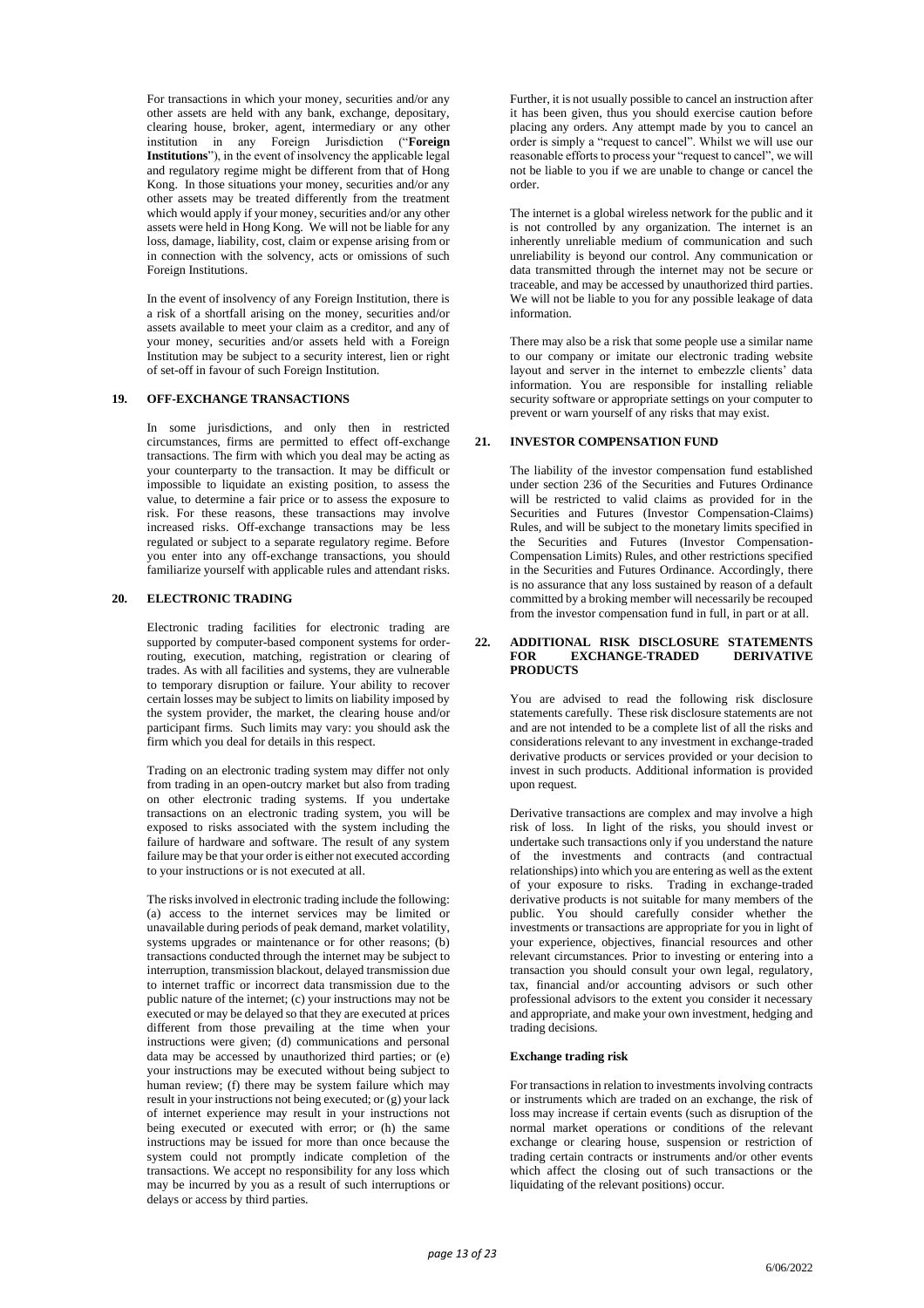#### **Liquidity risk**

It is not possible to predict the liquidity of structured products. The fact that the structured products may be listed does not necessarily lead to greater liquidity than if they were not listed. Further, in respect of structured products traded on certain exchanges (such as SEHK), the exchange requires all structured product issuers to appoint a liquidity provider for each individual issuer. The role of liquidity providers is to provide two way quotes to facilitate trading of the products. The liquidity provider may be the only market participant for some products and therefore the secondary market may be limited. In the event that a liquidity provider defaults or ceases to fulfil its role, you may not be able to buy or sell the product until a new liquidity provider has been assigned.

# **23. ADDITIONAL RISKS RELATING TO CALLABLE BULL/BEAR CONTRACTS ("CBBCs")**

CBBCs are a type of structured product that tracks the performance of an underlying asset without requiring investors to pay the full price required to own the actual asset. They are issued either as "bull" or "bear" contracts with a fixed expiry date, allowing investors to take bullish or bearish positions on the underlying asset. CBBCs are issued by a third party, usually an investment bank, independent of the exchange and of the underlying asset. CBBCs may be issued with a lifespan of 3 months to 5 years typically or such other periods and are settled in cash only.

CBBCs are issued with the condition that during their lifespan they will be called by the issuers when the price of the underlying asset reaches a level (known as the "call price") specified in the listing document. If the call price is reached before expiry, the CBBC will expire early and the trading of that CBBC will be terminated immediately. The specified expiry date from the listing document will no longer be valid.

#### **Mandatory call risk**

CBBCs are not suitable for all types of investors and investors should consider their risk appetite prior to trading. In any case, you should not trade in CBBC unless you understand the nature of the product and are prepared to lose the total amount invested since a CBBC will be called by the issuer when the price of the underlying asset hits the call price and trading in that CBBC will expire early. You will only be entitled to the residual value of the terminated CBBC as calculated by the product issuer in accordance with the listing documents. You should also note that the residual value can be zero. Brokers may charge their clients a service fee for the collection of the residual value payment from the respective issuers.

In general, the larger the buffer between the call price and the spot price of the underlying asset, the lower the probability of the CBBC being called since the underlying asset of that CBBC would have to experience a larger movement in the price before the CBBC will be called. However, at the same time, the larger the buffer, the lower the leverage effect will be.

Once the CBBC is called, even though the underlying asset may bounce back in the right direction, the CBBC which has been called will not be revived and you will not be able to profit from the bounce-back.

In addition, in respect of CBBCs traded on the exchange, the mandatory call event ("**MCE**") of a CBBC with overseas assets as underlying may be triggered outside the exchange's trading hours.

### **Movement with underlying asset**

Although the price of a CBBC tends to follow closely the price of its underlying asset, but in some situations it may not. Prices of CBBC are affected by a number of factors, including its own demand and supply, funding costs and time to expiry. It should be noted when the underlying asset of a CBBC is

trading at a price close to its call price, the change in the value of CBBC may be more volatile and disproportionate with the change in the value of the underlying asset.

#### **Funding costs risk**

The issue price of a CBBC includes funding costs and issuers will specify the formula for calculating the funding costs of their CBBC at launch in the listing documents. Since the funding costs for each CBBC issue may be different as it includes the issuer's financing/stock borrowing costs after adjustment for expected ordinary dividend of the stock (for example, if the underlying is a Hong Kong stock since the CBBC will not be adjusted for ordinary dividend) plus the issuer's profit margin, you are advised to compare the funding costs of different issuers for CBBC with similar underlying assets and terms. The funding costs will gradually be reduced over time along with the CBBC in the secondary market as the CBBC moves towards expiry.

In general, the longer the duration of the CBBC, the higher the total funding costs will be since it is similar to investors borrowing for a longer tenure to trade in the underlying asset.

When a CBBC is called, the CBBC holders will lose the funding cost for the full period since the funding cost is built into the CBBC price upfront at launch even though with the MCE, the actual period of funding for the CBBC turns out to be shorter.

In any case, you should note that the funding costs of a CBBC after launch may vary during its life and the liquidity provider is not obliged to provide a quote for the CBBC based on the theoretical calculation of the funding costs for that CBBC at launch.

#### **Trading of CBBC close to call price**

When the underlying asset is trading close to the call price, the price of a CBBC may be more volatile with wider spreads and uncertain liquidity. CBBC may be called at any time and trading will terminate as a result.

However, the trade inputted by the investor may still be executed and confirmed by the investors after the MCE since there may be some time lapse between the MCE time and suspension of the CBBC trading. Any trades executed after the MCE will not be recognized and will be cancelled. Therefore, you should be aware of the risk and ought to apply special caution when the CBBC is trading close to the call price.

#### **CBBC with overseas underlying assets**

CBBC issued on overseas underlying assets may be called outside the trading hours of the exchange on which the CBBC is traded. In such case, the CBBC will be terminated from trading on the exchange in the next trading session or soon after the issuer has notified the exchange about the occurrence of the MCE.

#### **24. ADDITIONAL RISKS RELATING TO DERIVATIVE WARRANTS**

# **Time decay risk**

The value of a derivative warrant will decay over time as it approaches to its expiry date, provided that all other factors remain unchanged. You should not view derivative warrants as long term investments.

#### **Volatility risk**

Prices of derivative warrants can increase or decrease in line with the implied volatility of underlying asset price. You should be aware of the underlying asset volatility.

#### **25. ADDITIONAL RISK RELATING TO EXCHANGE TRADED FUNDS ("ETF")**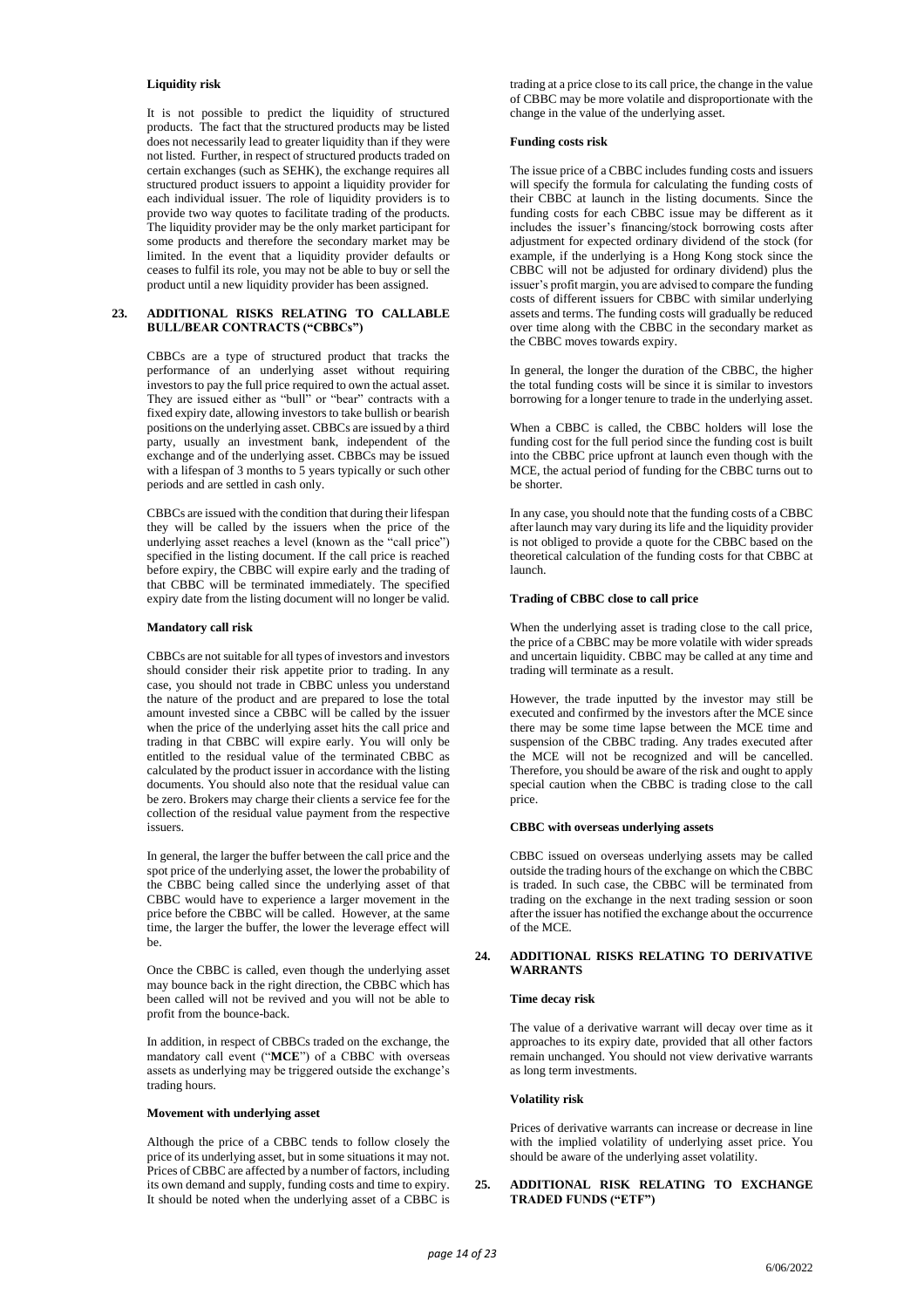# **Market risk**

ETFs are typically designed to track the performance of certain indices, market sectors, or groups of assets such as stocks, bonds, or commodities. ETF managers may use different strategies to achieve this goal, but in general they do not have the discretion to take defensive positions in declining markets. You must be prepared to bear the risk of loss and volatility associated with the underlying index/assets.

#### **Tracking error**

Tracking errors refer to the disparity in performance between an ETF and its underlying index/assets. Tracking errors can arise due to factors such as the impact of transaction fees and expenses incurred to the ETF, changes in composition of the underlying index/assets, and the ETF manager's replication strategy.

#### **Trading at discount or premium**

An ETF may be traded at a discount or premium to its net asset value. This price discrepancy is caused by supply and demand factors, and may be particularly likely to emerge during periods of high market volatility and uncertainty. This phenomenon may also be observed for ETFs tracking specific markets or sectors that are subject to direct investment restrictions.

### **Foreign exchange risk**

Investors trading ETFs with underlying assets not denominated in Hong Kong dollars are also exposed to exchange rate risk. Currency rate fluctuations can adversely affect the underlying asset value, also affecting the ETF price.

#### **Liquidity risk**

In respect of ETFs traded on an exchange, Securities Market Makers ("**SMMs**") are participants of the exchange that provide liquidity to facilitate trading in ETFs. Although most ETFs are supported by one or more SMMs, there is no assurance that active trading will be maintained. In the event that the SMMs default or cease to fulfill their role, you may not be able to buy or sell the product.

#### **Counterparty Risks Involved in ETFs with Different Replication Strategies**

#### **(a) Full replication and representative sampling strategies**

An ETF using a full replication strategy generally aims to invest in all constituent stocks/assets in the same weightings as its benchmark. ETFs adopting a representative sampling strategy will invest in some, but not all of the relevant constituent stocks/assets. For ETFs that invest directly in the underlying assets rather than through synthetic instruments issued by third parties, counterparty risk tends to be less of concern.

# **(b) Synthetic replication strategies**

ETFs utilizing a synthetic replication strategy use swaps or other derivative instruments to gain exposure to a benchmark. Currently, synthetic replication ETFs can be further categorized into two forms:

# **(i) Swap-based ETFs**

Total return swaps allow ETF managers to replicate the benchmark performance of ETFs without purchasing the underlying assets. Swap-based ETFs are exposed to counterparty risk of the swap dealers and may suffer losses if such dealers default or fail to honor their contractual commitments.

# **(ii) Derivative embedded ETFs**

ETF managers may also use other derivative instruments to synthetically replicate the economic benefit of the relevant benchmark. The derivative instruments may be issued by one or multiple issuers. Derivative embedded ETFs are subject to counterparty risk of the derivative instruments' issuers and may suffer losses if such issuers default or fail to honour their contractual commitments.

Even where collateral is obtained by an ETF, it is subject to the collateral provider fulfilling its obligations. There is a further risk that when the right against the collateral is exercised, the market value of the collateral could be substantially less than the amount secured resulting in significant loss to the ETF.

It is important that you understand and critically assess the implications arising due to different ETF structures and characteristics.

#### **26. Warning Statement in relation to Complex Products**

A "complex product" is an investment product whose terms, features and risks are not reasonably likely to be understood by a retail investor because of its complex structure. Whether a product is a "complex product" will be determined based on the following factors:

- (a) whether the investment product is a derivative product;
- (b) whether a secondary market is available for the investment product at publicly available prices;
- (c) whether there is adequate and transparent information about the investment product available to retail investors;
- (d) whether there is a risk of losing more than the amount invested;
- (e) whether any features or terms of the investment product could fundamentally alter the nature or risk of the investment or pay-out profile or include multiple variables or complicated formulas to determine the return; and
- (f) whether any features or terms of the investment product might render the investment illiquid and/or difficult to value.

### **RISK WARNING:**

Where we have identified and indicated to you that an investment product is a "complex product", you should always exercise caution in deciding whether to invest in such "complex product" and you should not invest in such investment product unless you have understood the product, its inherent risks and have determined that it is suitable for you in view of your financial situation, investment experience, and investment objectives. Unless any such complex product is principal protected, YOU MAY LOSE MORE THAN YOUR PRINCIPAL INVESTMENT AMOUNT.

IN RESPECT OF COMPLEX PRODUCTS NOT AUTHORISED BY THE REGULATORS, THE RELEVANT OFFERING DOCUMENTS HAVE NOT BEEN REVIEWED BY THE HONG KONG SECURITIES AND FUTURES COMMISSION AND/OR OTHER REGULATORS. INVESTORS ARE ADVISED TO EXERCISE CAUTION IN RELATION TO THE OFFER.

EVEN WHERE THE "COMPLEX PRODUCT" HAS BEEN REVIEWED AND AUTHORISED BY THE HONG KONG SECURITIES AND FUTURES COMMISSION AND/OR OTHER REGULATORS, SUCH AUTHORISATION IS NOT RECOMMENDATION OR ENDORSEMENT OF THE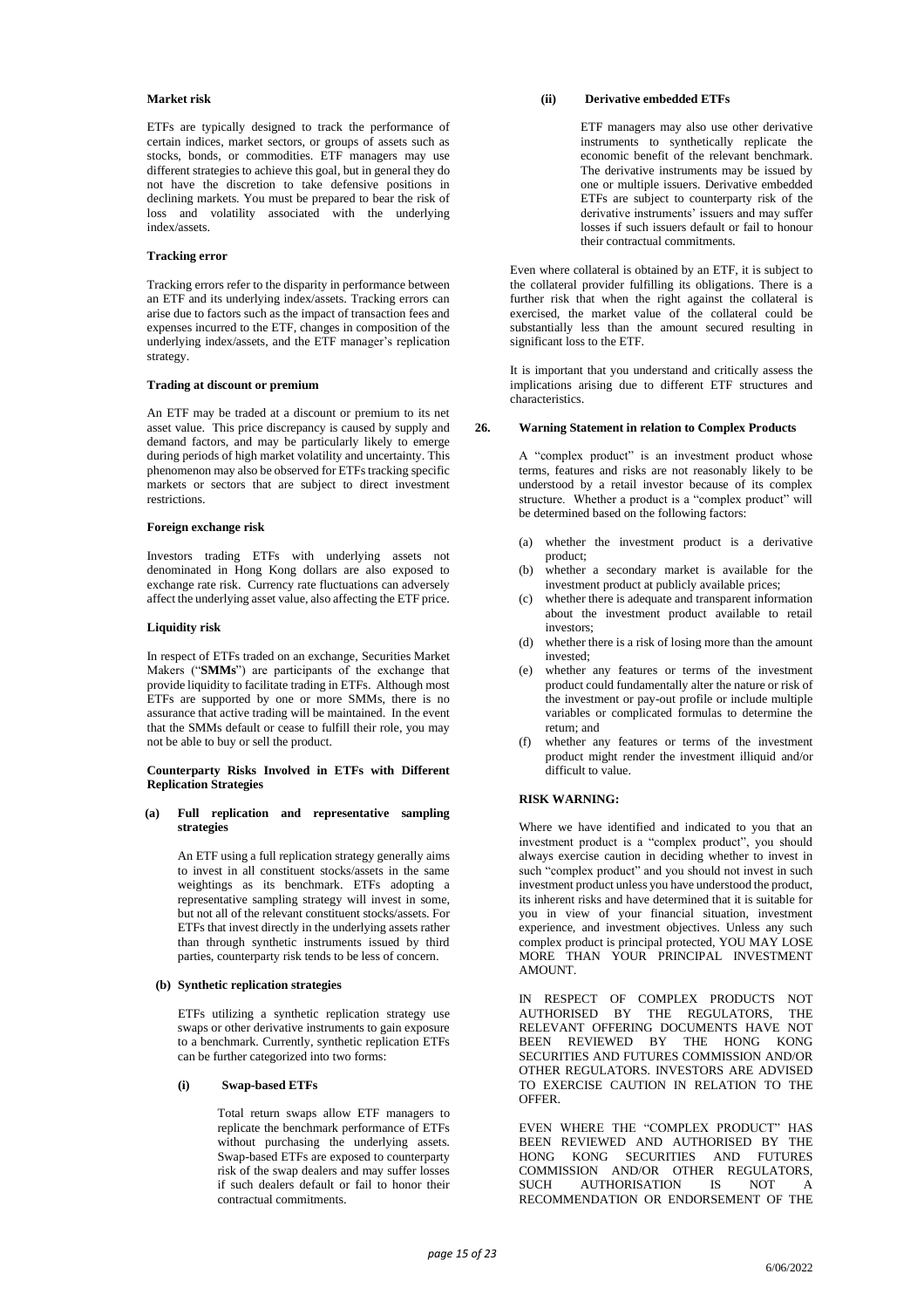PRODUCT NOR DOES IT GUARANTEE THE COMMERCIAL MERITS OF THE PRODUCT OR ITS PERFORMANCE. ANY PAST PERFORMANCE PROVIDED IN RELATION TO SUCH "COMPLEX PRODUCT" IS ALSO NOT INDICATIVE OF ITS FUTURE PERFORMANCE. INVESTMENT RETURNS ARE LIKELY TO FLUCTUATE.

Certain "complex products" will only be made available to professional investors.

| <b>PART III SPECIFIC PROVISIONS APPLICABLE</b> |
|------------------------------------------------|
| ONLY TO                                        |
| <b>CERTAIN KINDS OF ACCOUNT</b>                |

The applicability of the following Sections shall depend on the services required by the Customer and Account opened by the Customer pursuant to Section B of the Account Opening Form and shall be in addition to, and shall complement/supplement the General Terms and Conditions applicable to all account types provided in Part I of this MSA.

In case of conflict between the terms of Part I and the provisions found in the following Sections, the terms of the following Section shall prevail.

### **SECTION 1. PROVISIONS APPLICABLE TO DEPOSIT ACCOUNTS**

1. **Relationship. -** The relationship between the Company and the Customer is basically that of debtor and creditor. However, other relationships may arise, such as bailor and bailee when items are held in safe custody, according to banking services provided by the Company.

2. **Instructions. -** All instructions with respect to withdrawal or renewal of deposits in Deposit Accounts must be routed through the Company; such instructions shall be given in writing but the Company may, at its sole discretion, act upon oral or facsimile instructions given by the Customer.

3. **Minimum Credit Balance. -** A minimum credit balance of HK\$100,000.00 or an equivalent amount in the currencies of United States Dollars and other foreign currency that are offered by the Company (e.g. USD13,000.00) or such amount as may from time to time be prescribed in the Banking Ordinance (Chapter 155 of the Laws of Hong Kong) as the minimum sum of a deposit that can be taken by a deposit taking company in the Hong Kong Special Administrative Region (HKSAR) of the People's Republic of China shall at all times be maintained in each Deposit Account.

4. **Minimum Period.** - All deposits shall be placed with the Company for a minimum period of three (3) months and will be considered paid out unless prior written instruction for its withdrawal or disposition is received by the Company two (2) business days prior to the rollover date.

Settlement. - Settlement of deposits by the Customer shall either be by:

- (a) cheque for deposits in Hong Kong Dollars /United States Dollars; or
- (b) telegraphic transfer for deposits in the currencies of Hong Kong Dollars /United States Dollars /Great Britain Pound / Canadian Dollars /Australian Dollars/ EURO, or such other acceptable major foreign exchanges currencies. Such telegraphic payments shall be subject to the Company's usual charges for cable/telex.

6. **Issuance of Bearer Deposit Confirmation; Risks in Relation Thereto. -** Where the Company issues a bearer deposit confirmation upon the written request of the Customer, the Customer acknowledges that such issuance is completely at its sole risk and the Company shall not be responsible in any way for theft, loss or destruction or any fraud committed in connection therewith (save where due solely to the gross negligence or willful default of the Company or any of its officers, employees or agents) and shall not be obliged to stop payment, issue any replacement or make reimbursement of such deposit or any interest thereon. Further, the Company may in its absolute discretion act upon Instructions believed by the Company in good faith to have been given by the holder or bearer of a deposit confirmation without further reference or notice to the Customer and the Company

shall hold the deposit and accrued interests thereon pending the holder's or bearer's instructions.

7. **Non-Negotiability. -** Deposits are not negotiable and are transferable only at the Company's office or such other offices which the Company may from time to time appoint as agent, and upon presentation of appropriate documents as may be required.

8. **Acceptance of Cheques, Drafts and Other Instruments. -** All cheques, drafts and any other instruments are accepted for deposits subject to final payment. The Company reserves the right to charge the Customer's Deposit Account(s) with items which are subsequently returned unpaid and the Company may adjust interest accordingly.

9. **Interest on Credit Balances. -** Interest will be paid on credit balances on Deposit Accounts with the Company only (and not for credit balances on accounts with the Company's banking correspondents in other countries) at such rates (if any) and at such times as the Company may from time to time determine.

10. **Closure of Deposit Account. -** Either the Company or the Customer shall have the right to at any time upon giving reasonable notice to close any Deposit Account without assigning any reason therefore. The Company shall be entitled to close any Deposit Account without giving reasonable notice to the Customer in exceptional circumstances (such as when the Deposit Account is being used for criminal activities) and also notwithstanding that the Deposit Account is in credit.

11. **Others.** – The Company may, at its discretion, destroy any documents relating to the Account after microfilming the same.

### **SECTION 2. PROVISIONS APPLICABLE TO INVESTMENT MANAGEMENT ACCOUNT**

The Customer and the Company hereby agree that the Customer shall retain and appoint the Company as its investment adviser (an "Adviser") and the Company shall accept its appointment as an Adviser to provide investment advisory and management services (the "**Services**") in respect of any the Portfolio which may be deposited from time to time by the Customer into the Account opened with the Company.

# **1. DISCRETIONARY ACCOUNTS**

The following terms and conditions shall apply to Discretionary Accounts only.

- (a) The Customer authorizes the Company to manage the Portfolio and to effect transactions on behalf of the Customer on a discretionary basis in accordance with the investment guidelines, if any, provided by the Customer to the Company. The Customer acknowledges that the Company is not required to consult with the Customer or obtain the Customer's specific approval or authorization in respect of any transactions effected pursuant to this Agreement.
- (b) In providing the Services, the Company shall:
	- (i) evaluate investments which it considers to be appropriate for investment by the Customer;
	- (ii) advise on the price movements in respect of such investments and on such other factors as it considers to be relevant for consideration by the Customer in making investment decisions;
	- (iii) analyse continually the progress of all investments which are from time to time comprising the Portfolio and provide to the Customer periodic reports in writing thereon;
	- (iv) advise the Customer on all actions which it considers to be appropriate for the Customer to take in relation to the Portfolio in order to implement the investment objectives of the Customer; and
	- (v) evaluate and recommend to the Customer appropriate changes in the investment policies, objectives and restrictions.
- (c) The Company is authorized (but not obliged) to take such steps including, without limitation, the following, as it may, at its discretion, consider expedient to enable it to provide the Services and to exercise its powers and rights as an Adviser under this Agreement:
	- (i) to purchase or sell any investment for the Customer and to place orders with brokers and dealers to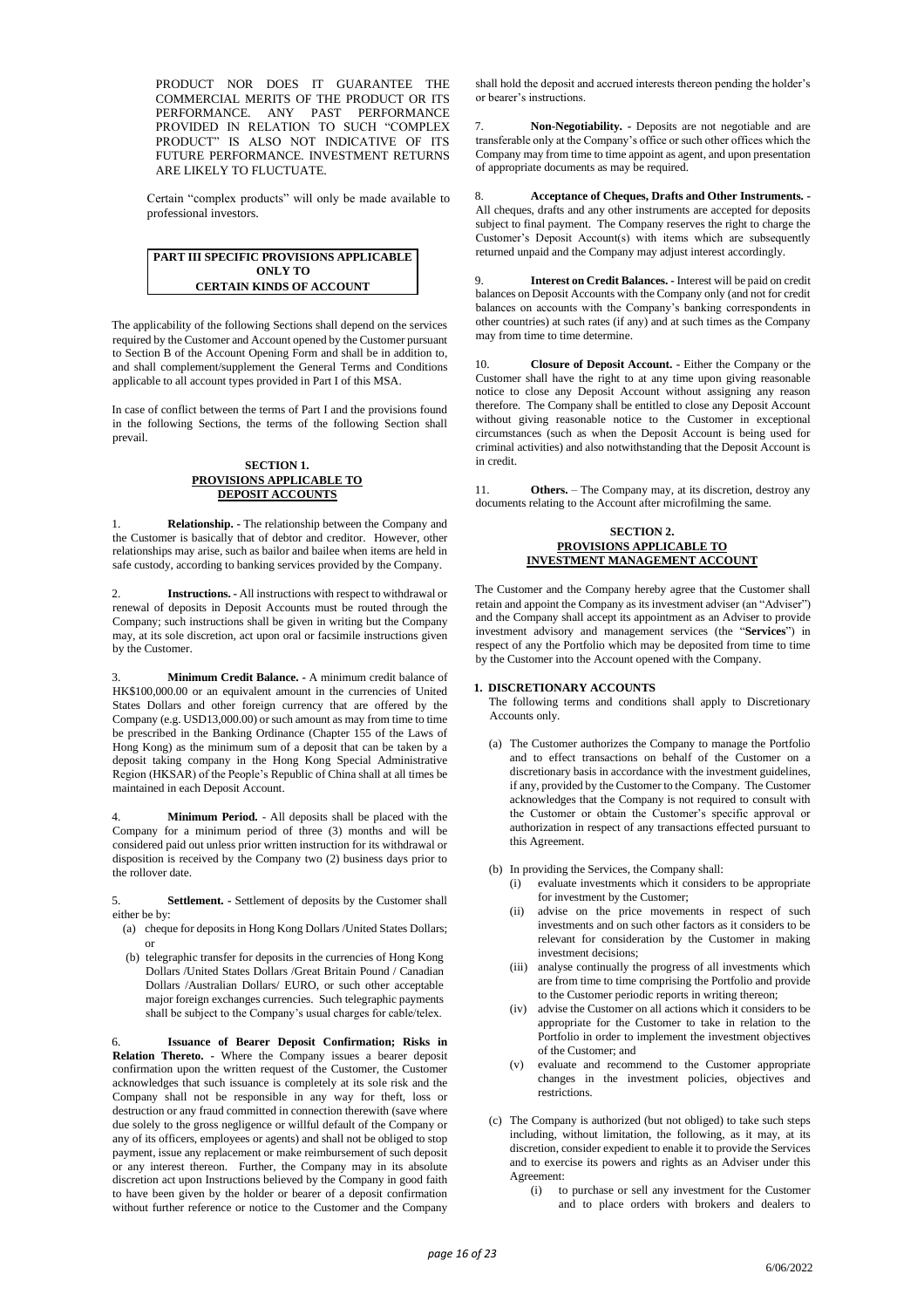purchase, sell and otherwise trade in or deal with any investment in the name, on behalf and at the risk of the Customer;

- (ii) to place all or part of the Portfolio with one or more reputable international banks or their subsidiaries or any Philippine commercial bank in Manila, including the Bank of the Philippines Islands (BPI) on a call/short term deposit account including but not limited to fixed-term interest bearing money and capital market instruments, such as, but not limited to, bonds, repurchases, acceptances, agreements, T-Bills, and Certificates of Deposits (fixed or floating);
- (iii) to select brokers or dealers as it shall from time to time think fit for the purpose of executing transactions on behalf of the Customer;
- (iv) to instruct the custodian to deliver securities sold, exchanged or otherwise disposed of from the Portfolio and to pay cash for investment acquired for the Customer upon delivery to the custodian;
- (v) to comply with any law, regulation, code, rule, order, directive, notice or request of any government agency or regulatory body or authority (whether or not having the force of law) requiring the Company to take or refrain from action;
- (vi) to exercise and enforce all rights and powers conferred by or incidental to the ownership of and investments in the Portfolio including, without limitation, all such powers of veto or control as the Company shall in its absolute discretion consider fit;
- (vii) to consult with legal advisers concerning any question that may arise in respect of its duties under this Agreement or the Portfolio generally; and
- (viii) generally to do all acts and things which are necessary for or incidental to the provision of the Services.
- (d) The Customer acknowledges and agrees that, in requesting the Company to provide the Services in relation to his Portfolio in the Discretionary Account, the Company has explained to the Customer and the Customer fully understands the additional risks of giving discretionary powers to the Company to manage the Portfolio.

# **2. NON-DISCRETIONARY ACCOUNT**

The Customer authorizes the Company to manage the Portfolio on a non-discretionary basis and to effect transactions on behalf of the Customer only upon the instructions of or after consulting with the Customer.

#### **3. PROVISIONS APPLICABLE TO BOTH DISCRETIONARY AND NON-DISCRETIONARY INVESTMENT MANAGEMENT ACCOUNTS**

#### **(a) Management Fee, Commission and Expenses**

- (i) In consideration of the provision of the Services, the Customer shall pay to the Company in arrears every end of the quarter or every interest payment/settlement date, the management fee (the "**Management Fee**") calculated in the manner set out in Section B of the Account Opening Form or as further agreed between the Company and the Customer. To the extent applicable, the term "total value of the Portfolio" in respect of each quarter shall mean the total value of the Portfolio as stated in the written report for that quarter prepared by the Company.
- (ii) The Customer agrees that the Company may change the rate and calculation of the Management Fee at the end of each calendar year provided that notice of such change shall be given to the Customer in writing at least thirty (30) calendar days prior to the effective date of the change.
- (iii) The Company shall be and is hereby authorized to incur reasonable charges such as brokerage, commission or other expenses on purchases, sales, safe custody and handling fees charged by banks, stockbrokers and other institutions which charges shall be debited from the Portfolio or the Settlement Account with the BPI Group. The Company shall pay on the Customer's behalf all commissions, brokerage and all other costs and expenses reasonably incurred in connection with any transaction, safe custody or other dealing or custody involving any part of the investments in the Portfolio. Within seven (7) calendar days from its receipt of demand for reimbursement from the Company, the Customer shall reimburse the Company for all expenses and brokerage, commissions

reasonably incurred pursuant to or in connection with the performance of the Services or in respect of any transaction relating to the Portfolio and in particular and without prejudice to the generality of the foregoing, the reasonable cost of retaining professional advisers or services (whether legal, tax, accounting or otherwise) in respect of all matters in connection with the Portfolio. A certificate as to the nature and amount of such brokerages, commissions, charges and expenses signed by any duly authorized officer of the Company shall, in the absence of manifest error, be conclusive evidence of the amounts incurred.

- (iv) The Company hereby reserves the right to charge and the Customer hereby agrees to pay a reasonable fee for any additional service which the Customer may request the Company to undertake.
- (v) Save for the Management Fee which shall become due in arrears quarterly, payment of all commissions, expenses and fees shall become due and payable on the day they are incurred. The Customer authorizes the Company to pay directly from the Settlement Account, where appropriate, the Management Fee, commissions, expenses and all other applicable fees as they exist from time to time and as they apply to such Account and the Services provided by the Company.

#### **(b) Brokerage**

- (i) The Company shall have full discretion to select brokers or dealers to effect the purchase and sale of securities or other investment for the Account on behalf of the Customer. When placing orders with brokers, dealers or any other financial institutions, the Company shall use its reasonable efforts to obtain the most favourable net price and execution for the Customer provided that the Company shall not be obligated to place any order solely on the basis of obtaining the lowest price if the other standards hereinafter set forth are not satisfied. Accordingly, in placing orders with brokers, dealers or any other financial institutions, the Company shall attempt to obtain the best net price and the most favourable execution of its orders but may take into account, to the fullest extent permitted by law, research services, statistical and other similar services provided to the Company for the benefits of the Customer by such brokers and/or dealers. The Customer hereby consents to the receipt of such services by the Company. The Company will provide the Customer with regular reports setting out orders placed with brokers, dealers or any other financial institutions which provide research services and any related information which the Company may reasonably request.
- (ii) The Customer also agrees that the Company shall be entitled, subject to such annual or applicable disclosure and other requirements prescribed by the SFC or other regulatory bodies and authorities from time to time, to accept and retain cash and/or money rebates, brokerages, commission, benefit and/or other advantage in relation to transactions (including without limitation to any sale, purchase, subscription and/or dealing howsoever of the Portfolio) effected on behalf of the Customer.

#### **(c) Disposal of Securities**

The Company is authorized to dispose or initiate a disposal by its associated entity (as defined in the SFO) of any of the Customer's securities or securities collateral comprising the Portfolio on such terms as the Company may determine in good faith for the purpose of settling any liability owed by or on behalf of the Customer to the Company, the associated entity or a third person.

# **(d) No Credit Facilities**

The Company shall not be obliged to provide liquidity or banking facilities or accommodation whatsoever for the instruments purchased on a without recourse basis through the Company in its capacity as an Adviser, although the Company may in its absolute discretion assist the Customer in approaching other persons or institutions to provide such liquidity, banking facilities or other accommodation.

#### **(e) Agent**

The Customer acknowledges that the Company is acting as his agent in respect of all transactions in relation to the Portfolio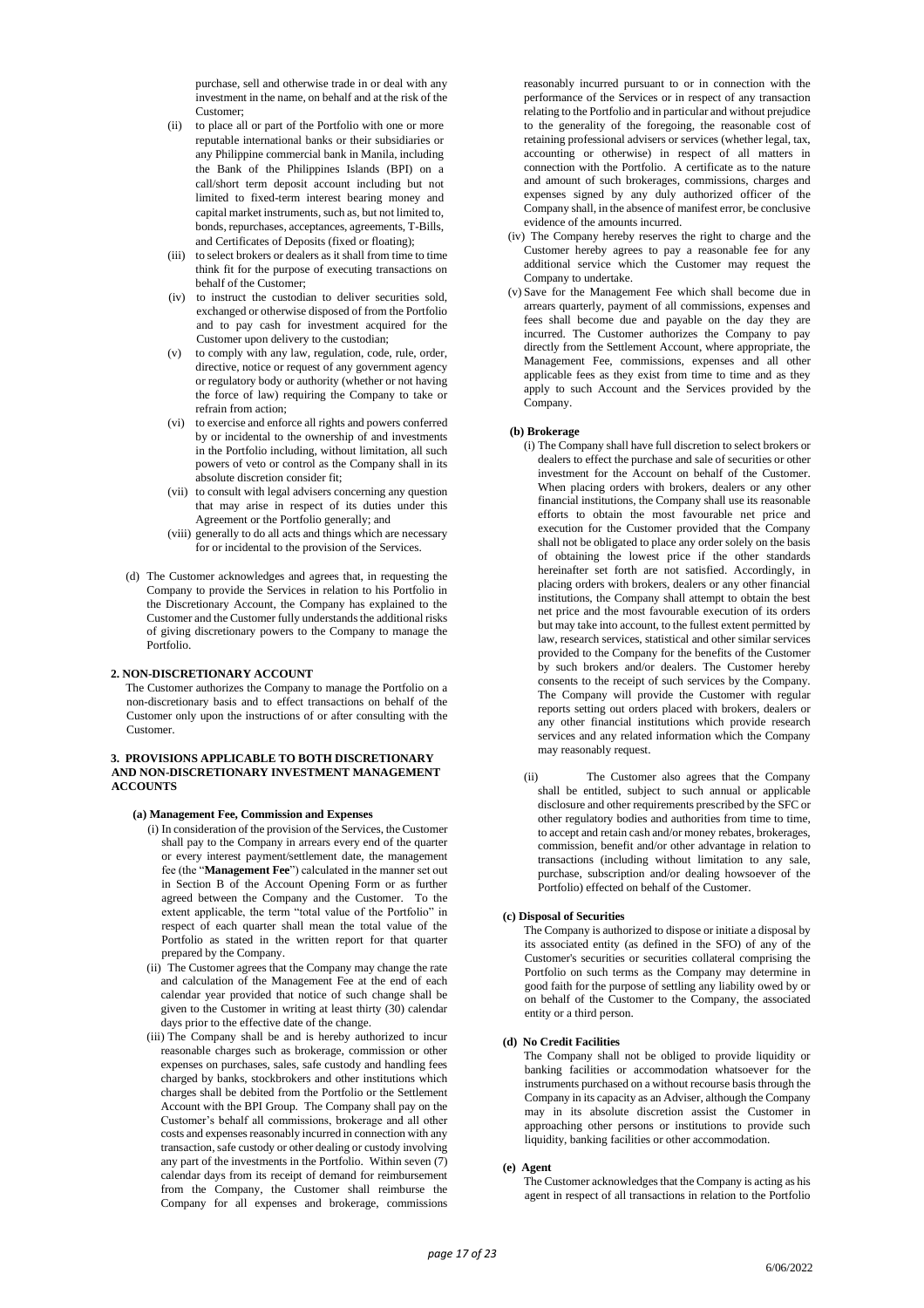except (i) in the event that the Customer instructs the Company to purchase or sell on the Customer's behalf shares, securities or other property of a certain class, denomination or other specifications and the Company as principal itself purchases from or sells to the Customer such shares, securities or other property as the case may be; and (ii) as the Company otherwise notifies the Customer in writing.

The Customer acknowledges that all transactions entered into by the Company as an agent for and on behalf of the Customer in the provision of the Services in relation to the Account, including collection and receipt of funds or assets and all payments and delivery of funds or assets will be made by the Company for the Customer's sole account and at the Customer's sole risk.

#### **(f) Conflict of Interests**

- i. The Customer acknowledges that the BPI Group have or will have portfolio management and/or advisory responsibilities and contracts with other persons. The Company may give investment advice with respect to the Portfolio which may differ from investment decisions for or advice given to such other persons even though the investment objectives may be the same or similar, provided that the Company acts in good faith and follows a policy of allocating over a period of time investment opportunities to the Portfolio on a basis that is fair and equitable to the Portfolio relative to such other persons.
- ii. The Customer agrees that the Company is authorized to act as principal to buy or sell securities from or to the Portfolio and in such circumstances, the Company is not obligated to account to the Customer for any benefit or loss resulting therefrom if such purchase or sales as the case may be are transacted at the prevailing market price.

#### **(g) Delegation**

The Company may employ or engage, and rely and act on information or advice received from distributors, brokers, depositories, electronic data processors, managers, legal or tax advisers and other experts reasonably believed to be competent and shall be entitled to delegate any or all of its powers and responsibilities under this Section to sub-advisers ("**Sub-Advisers**"). The Company shall not be responsible or liable for the acts or omissions of any Sub-Adviser, including any loss or depreciation in the value of the Portfolio. The Company undertakes to include provisions regarding standard of care in its agreement with each Sub-Adviser that are substantially the same as those set out in this Agreement.

#### **(h) Additional Representations and Warranties**

- (i) The Customer agrees not to pledge or charge any securities or monies forming part of any assets comprising the Portfolio without the prior consent of the Company, or to sell, grant an option over, or otherwise deal in any securities or monies forming part of the Portfolio.
- (ii) On each occasion the Customer or the Authorised Signatory/ies give an instruction in relation to the Non-Discretionary Account, the Customer represents and warrants to the Company that:
	- a. he is giving the instruction as principal, that is, on his own behalf and not for any third person, or in the event he is placing the instruction on behalf of a third person, he undertakes to inform the Company of the identity of the ultimate beneficial owner(s) prior to placing the instruction;
	- b. his entering into the contract contemplated by the instruction is not in breach of any applicable law or regulation which applies to him;
	- c. he is not subject to any restrictions in placing the instruction or entering into the contract contemplated by the instruction;
	- d. he has sufficient funds in his Non-Discretionary Account to cover all requirements in connection with his instruction.

### **(i) Suitability**

If the Company solicits the sale of or recommends any Financial Product to the Customer (or is otherwise required by applicable laws or regulations), the Financial Product must be reasonably suitable for the Customer having regard to the Customer's financial situation, investment experience and investment objectives. No other provision of this agreement or any other document the Company may ask the Customer to sign and no statement the Company may ask the Customer to make derogates from this clause. For purposes of this Clause 3(i), Financial Product means any securities, futures contracts or leveraged foreign exchange contracts as defined under the SFO and "leveraged foreign exchange contacts", mean those traded by persons licensed for Type 3 regulated activity under the SFO.

#### **(j) General**

The Customer hereby unconditionally and irrevocably authorizes the Company to contact such credit reporting agencies, credit bureaus and other information sources as the Company deems necessary and to obtain, exchange and disclose such information as the Company requires to open and operate the Account and to act as an investment manager and to execute transactions on behalf of the Customer. The Customer hereby undertakes to supply all information requested by the Company.

### **SECTION 3. PROVISIONS APPLICABLE TO GLOBAL SECURITIES ACCOUNT**

# **1. DEFINITIONS**

"**Authority**" means the authority given to the Company by the Customer pursuant to Clause 2 below.

"Company" means the BPI International Finance Limited or BPI IFL, including its successors and assigns, of Central, Hong Kong, a registered institution under the SFO. Company is registered with the Securities and Futures Commission, Hong Kong with Central Entity Number AAJ382.

"**Cash Account**" means the account maintained by the Company and/or as may be designated by the Customer for the purpose of debiting and crediting funds in connection with the Services.

"**Corporate Action**" means any entitlement attributable to a security and offered by the Issuer thereof.

"**Securities**" means such stocks, shares, warrants, bonds, notes, derivative instruments, certificates of deposit, collective investment schemes and other interest commonly known as securities held or to be held in the nominee name of the Company, or the Company' s nominee which the Company shall from time to time allow to be sold, purchased, transferred or deposited pursuant to the Terms and Conditions provided that the Securities must be beneficially owned by the Customer or jointly by each of the persons making up the Customer, where it is more than one.

"**Securities Account**" means the account maintained with the Company by the Customer for the purpose of holding Securities.

"**Services**" means the security purchase/sale/related investment and or trading transactions and custodial services provided pursuant to these terms and conditions.

# **2. AUTHORITY**

The Company is hereby appointed and authorized by the Customer on the terms set out below, as may be amended from time to time, and subject to relevant provisions of this Section. This Authority may be revoked at any time by the Customer pursuant to the terms of this Agreement

*(a) Investment/Trading Services. -* The Company is hereby appointed and authorized to perform all or any of the following investment/trading services but reserves the right to refuse to do so if, in its opinion, there are grounds for such refusal. The authority shall cover the following:

- (i) To purchase or subscribe for any type of Security in accordance with the Customer's instructions;
- (ii) To sell or otherwise dispose of Securities and to deal with the proceeds in accordance with the Customer's instructions;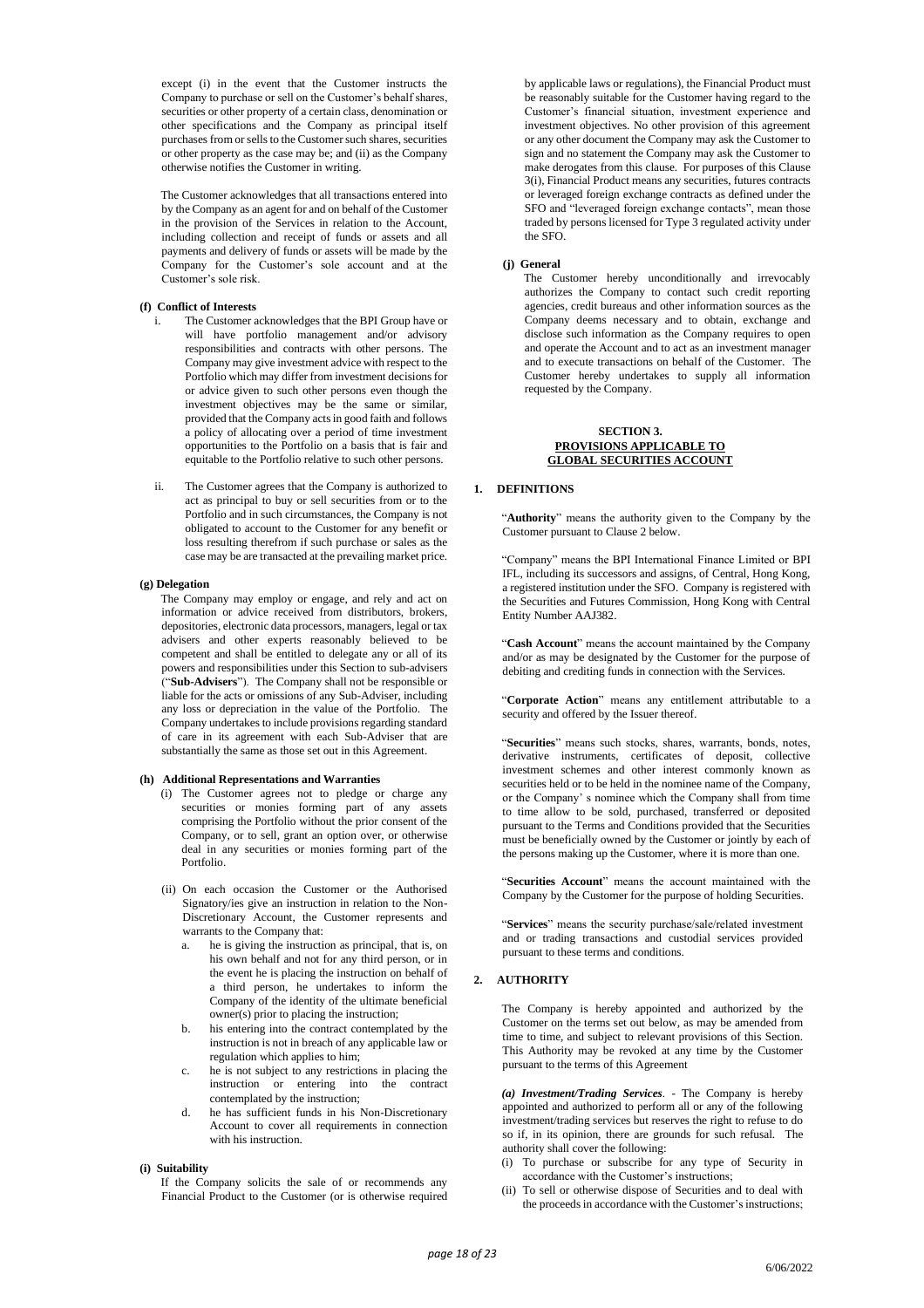- (iii) To enter into such transactions related to the Security purchased /held for and in behalf of the Customer, as may be specifically instructed by the Customer;
- (iv) To deliver the documents of title and any other instruments relating to such Securities to the Customer or to the order of the Customer in accordance with any Instruction but to the sole risk of the Customer.

*(b) Custodial Services. -* As a necessary and incidental service, the Company is hereby appointed and authorized to perform all or any of the following custodial services. Company reserves the right to refuse to do so if, in its opinion, there are grounds for such refusal:

- (i) To hold or to arrange for Securities to be held in safe custody<br>with other Authorized Institutions /Custodian Authorized Institutions Banks/Entities;
- (ii) To hold bearer instruments in that form and to register other instruments in the name of the Company or any other person appointed by it;
- (iii) Where Securities are registered in the name of the Company or any other person appointed by it and have been deposited under this Section, to notify the Customer of information received by the Company which requires action to be taken by the Customer in relation to such Securities and so request, collect, receive and make payments or distributions attributable to such Securities arising from acquisition, ownership, disposal, conversion, exchange or otherwise.

In providing the Custodial Services, the Company shall:

- (i) Maintain a Securities Account or accounts;
- (ii) Maintain records which identify the Securities which records shall segregate such Securities from other assets held by the Company for its own account and for the account of other customers;
- (iii) Maintain a Cash Account where income and proceeds derived from the Securities are to be credited. The Cash Account may be in the form of a Customer duly nominated settlement account with another authorized institution or banking entity. The Cash Account shall not accrue interest. Any income and proceeds derived from the Securities shall be automatically credited to the Cash Account.

No Security may be deposited with the Company under this Part III, Section 3 unless it is:

- (i) Either:
	- (a) Beneficially owned by and registered in the name of the Customer; or
	- (b) Is accompanied by such transfer documents and/or Instructions as the Company may require to transfer the beneficial ownership to the Customer;
- (ii) Accompanied by such transfer documents and instructions as the Company may require to enable the Company to transfer such Securities to the name of the Company or the Company's nominee; and
- (iii) Any fees, expenses, duties or other sums payable in respect of any transfer under (a) and/or (b) above shall have been paid by the Customer. The Company may refuse to accept the deposit of any Securities until such sums have been paid.

All Securities delivered purchased or held pursuant to this Part III, Section 3 will be held in the name of the Company, as nominee, or by the Company's nominee or as the Company in its complete discretion may deem fit. For the purposes of settlement of any purchase or sale of any Security and/or for the purposes of transacting any Corporate Action, the Company may transfer Securities to such entities.

# **3. GENERAL PROVISIONS**

(a) The purchase and sale of the securities/instruments by the Company under this Agreement shall be on a without recourse basis. The Company neither warrants nor guarantees payment of principal and/or interest thereon or both at maturity. The risk of default by the Issuer of the securities for any reason shall specifically be assumed by the Customer.

- (b) In the event the Customer wishes to sell the security/instrument, the Company will on a best effort basis sell the same on behalf of the Customer at prevailing market price.
- (c) The Company shall recognize any sale, transfer or assignment of the securities only when recorded in its books.
- (d) The Customer confirms that his right to the securities purchased under this arrangement is subject to the receipt of cleared fund by the Company. Payment of securities purchased shall be debited from good/cleared funds in the Customer's nominated settlement account. All checks/drafts or other instruments delivered to the Company or deposited in the Settlement Account as payment for the purchase of securities/instruments are accepted subject to clearing and final payment. If the same is subsequently returned unpaid, the Customer is obligated to return to the Company the corresponding contract note or any document confirming payment /investment which shall be considered of no force and effect from the beginning.

# **4. PROVISION OF SERVICES**

- (a) The Company is authorized, at its discretion, to take such steps as it may consider expedient to enable it to provide the Services and to exercise its powers under this Part III, Section 3, including the right to:
	- (i) To comply with any law, regulation, order, directive, notice or request of any government agency (whether or not having the force of law) requiring the Company to take or refrain from action an nothing herein shall remove, exclude or restrict any rights of the Customer under such law;
	- (ii) On behalf of the Customer, to withhold and/or make payments of any taxes or duties payable on or in respect of the Securities;
	- (iii) Not to notify the Customer of any Corporate Action information pursuant to Part III, Section 3 including receipt of proxy voting forms without notice to the Customer;
	- (iv) In the absence or delay in receiving Instructions from the Customer in response to a notification and request in accordance with Part III, Section 3, to act or refrain from acting in accordance with the default option as specified in the notification and request;
	- (v) To co-mingle the Securities with the property of other owners;
	- (vi) To return to the Customer Securities which may not have the same serial number or identification as those originally deposited with or received by the Company; and
	- (vii) To participate in and to comply with the rules and regulations of any depository and system which provides central clearing and settlement facilities in respect of Securities and to hold the Securities in any such depository or system without the Company incurring any liability for any acts or omissions on the part of the manager or operator of such system or depository.
- (b) Where any Securities are held in the Company's name or the name of any nominee of the Company unless the Company receives an Instruction (which shall be deemed to include the default option specified in any notification and request for Instructions) the Company shall not attend any meeting or exercise any voting or other rights including completion of proxies.
- (c) The Company may appoint any other person as its nominee or agent to perform any of the Services on its behalf and may delegate any of its powers under this Part III Section 3 to such person but, in such a case, the Company shall remain liable for the gross negligence or willful fault of any such appointee as if no such appointee had been made.
- (d) In performing the Services, the Company shall exercise the same degree of care as it exercises in respect of its own property save as may otherwise be provided in this Agreement.
- (e) The Company is authorized to disclose any information it has concerning the Customer, any Securities and the Services to any other person appointed by it in connection with the Services.
- Where foreign listed Securities are accepted in jurisdictions restricting foreign ownership of Securities the Company shall not have the duty to ascertain the nationality of the owner of the Securities or whether Securities deposited are approved for foreign ownership unless specifically instructed by the Customer.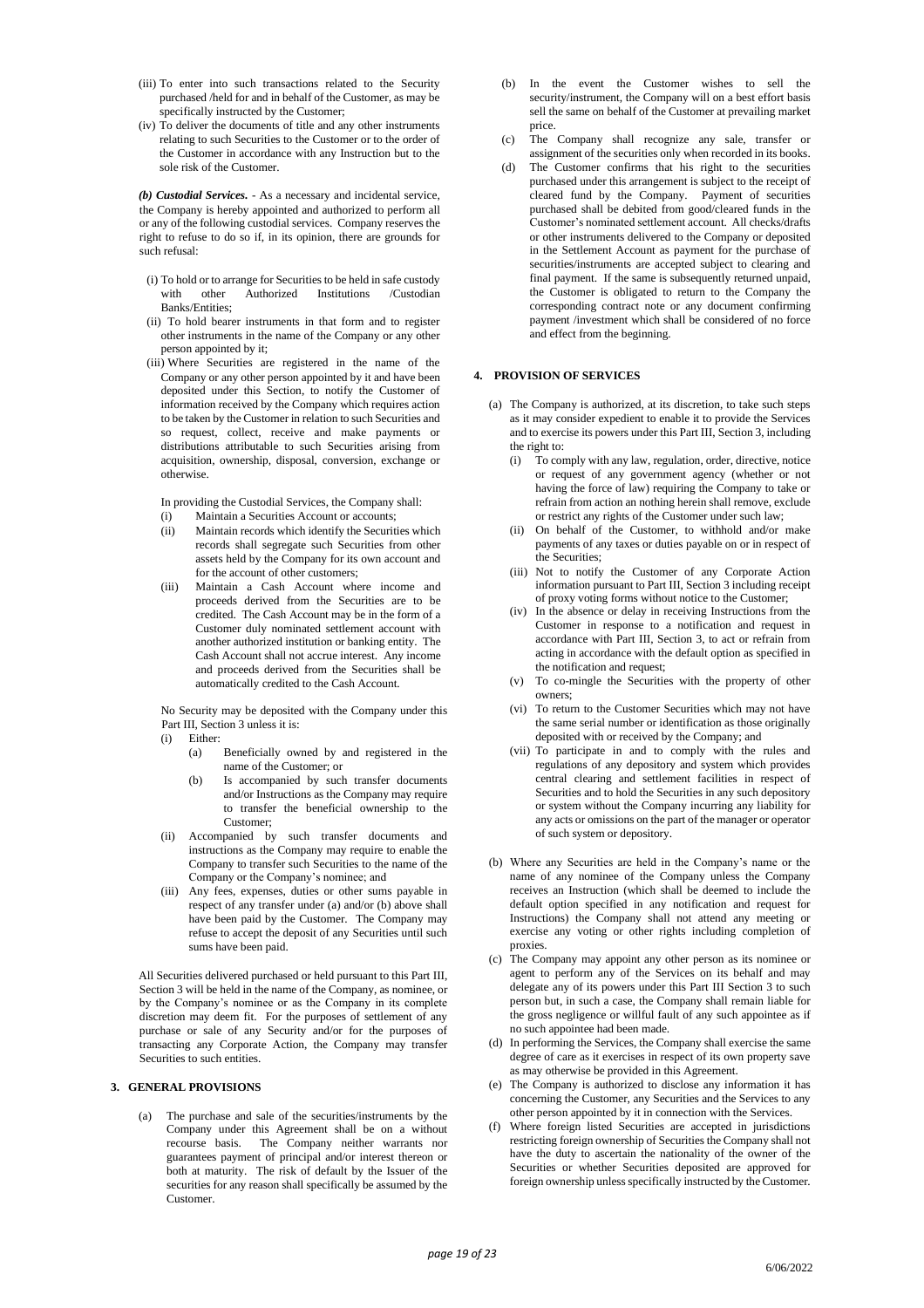- (g) If the Company solicits the sale of or recommends any Financial Product (as defined at the end of this clause) to the Customer (or is otherwise required by applicable laws or regulations), the Financial Product must be reasonably suitable for the Customer having regard to the Customer's financial situation, investment experience and investment objectives. No other provision of this agreement or any other document the Company may ask the Customer to sign and no statement the Company may ask the Customer to make derogates from this clause. For purposes of this Clause 4(g), Financial Product means any securities, futures contracts or leveraged foreign exchange contracts as defined under the SFO and "leveraged foreign exchange contacts", mean those traded by persons licensed for Type 3 regulated activity under the SFO.
- (h) In respect of any purchase and/or sale of any Securities by the Customer and unless otherwise required by applicable laws or regulations, the Customer may enter into any such purchase and/or sale without or inconsistent with any solicitation or recommendation from the Company. If the Customer decides to enter into any such purchase and/or sale of any Securities without or inconsistent with any solicitation or recommendation from the Company, the Company will not have any obligation or duty to assess whether or ensure that such Securities are suitable for the Customer. The Customer acknowledges and agrees that it is his/her sole responsibility to assess and be satisfied that any such purchase and/or sale of Securities is appropriate for him.
- (i) With respect to any transactions from the Customer to purchase and/or sell Securities without or inconsistent with any solicitation or recommendation from the Company, the following provisions will apply unless otherwise required by applicable laws or regulations and notwithstanding any other provisions of these terms and conditions as applicable:
	- (i) all decisions on whether to invest in, hold or dispose of any Securities or to enter into any trading will be made by the Customer;
	- (ii) the Company will only execute transactions in respect of the Securities specified by the Customer in accordance with the Customer's Instructions; and
	- (iii) the Company will not advise the Customer on the investment merits of the Securities nor be obliged to ensure such Securities are suitable for the Customer and the Customer may not benefit from applicable laws and regulations regarding the suitability of such Securities for the Customer as may otherwise be applicable to a solicited or recommended transaction.

#### **5. REPORTS, STATEMENTS AND INFORMATION**

- (a) The Company shall provide the Customer with such reports and statements concerning the Securities at least on a monthly basis. No account statement will be issued if an account registers no transactions for the relevant period. The Customer shall examine each report and statement provided by the Company to check their accuracy and to see if there are any error(s) or omission(s) therein and notify the Company of any alleged error(s) or omission(s) therein, within ninety (90) calendar days after (i) personal delivery of such report or statement to the Customer, or (ii) the Company has posted such report or statement if the report or statement is sent by post; or (iii) the Company has emailed such report or statement if it is sent by email and, after such period, such report or statement shall be deemed to be correct and conclusively settled between the Company and the Customer and the Customer shall be deemed to have agreed to waive any rights to raise objections or pursue any remedies against the Company in respect thereof.
- (b) The Company and the Customer hereby undertake to notify the other in the event of any material change to any information provided to the other in connection with the Securities Account. The Customer acknowledges that the Company may make use of any such information recorded with the Company (including without limitation address, telephone number, email address and fax number) as a means of communication with the Customer (whether through letters, telephone calls, SMS, fax, email or otherwise). Any communication from the Company to the Customer delivered personally, sent by post, facsimile transmission or email shall be deemed to have been received by the Customer (where delivered personally) at the time of personal delivery or on leaving it at the address last notified in writing by the Customer to the Company, (where sent by post) forty-eight (48) hours after posting if such address is in the Hong Kong Special Administrative Region ("HKSAR") and seven days after posting if such address is outside the HKSAR

or (where sent by facsimile transmission or email) immediately after transmitting to the facsimile or email address least notified in writing by the Customer to the Company.

- (c) After effecting a securities transaction, the Company will make available the essential features of the transaction as soon as reasonably possible through such means or mediums provided by the Company from time to time. The Customer shall check the essential features of the securities transaction by himself through such means or mediums provided by the Company. The Customer accepts that the Company is not obliged to confirm with the Customer the essential features of the securities transaction otherwise than in accordance with the foregoing.
- (d) The Company will provide a contract note to the Customer in accordance with applicable regulatory requirements after effecting a securities transaction. Where the contract note refers to a settlement date, if settlement cannot take place on that date because a gale warning or black rainstorm warning is in force on that date, the settlement date will be deferred to the next trading day.

#### **6. PURCHASE AND SALE INSTRUCTION**

- (a) On receipt of any Instruction to purchase Securities pursuant hereto the Company acting in good faith will forthwith calculate the sums required to meet such purchase instruction plus an estimate of the sums required to meet any tax, duty or other expenses in connection with such purchase. Following such calculation the following provisions shall apply:
	- (i) The Company shall be entitled to set-off over an amount equivalent to such sum available in the Cash Account or any other account maintained by the Customer or any of them with the Company (in the form of credit balance and/or credit facility) against all actual or contingent liabilities incurred by the Company as a consequence of the said Instruction including any liability to pay the purchase price and other expenses to any third party.
	- (ii) Until completion of the said purchase the Customer shall not be entitled to withdraw all or any part of the said amount and the said amount shall not constitute a debt owed by the Company to the Customer.
	- (iii) The Customer hereby charges the said amount in favour of the Company as security for the Company's actual or contingent liabilities in respect of the said purchase monies and anticipated purchase expenses.
- (b) On receipt of any Instruction to sell Securities pursuant hereto, the Company shall be entitled to debit the Securities Account with the relevant Securities on or *(at the Company's sole discretion*) at any time before completion of the said sale. The Customer acknowledges that the Customer shall not be entitled to withdraw or in any way deal with all or any part of such relevant Securities (which shall be held on trust for the Company) until completion of the said sale.

#### **7. LIMITATIONS ON LIABILITY AND INDEMNITY**

- (a) The provision of the Services does not constitute the Company a trustee and the Company shall have no trust or other obligation in respect of the Securities except those as may be explicitly provided for.
- The Company is under no duty to examine or verify the validity of the ownership of or title to any Securities and shall not be liable in respect of any defect in ownership or title.
- (c) Neither the Company nor any of its market information providers shall be liable for any taxes or duties payable on or in respect of the Securities nor for the management of or any diminution in the value of the Securities.
- (d) The Company accepts no responsibility and shall not be liable for losses of any kind which may be incurred by the Customer as a result of the provision of the Services by the Company in accordance with Instructions decided and issued from the Customer or, in any other case, including without limitation any failure, delays, errors or inaccuracies in the handling of Instructions due to the breakdown or failure of transmission or communication the facilities or to any other cause or causes beyond its control including (without prejudice to the generality of the foregoing) government restrictions, contract market rulings or suspension of trading, or in respect of the accuracy, completeness or otherwise any information provided by the Company where such information has been prepared by a third party, unless due to (i) the negligence or willful fault of the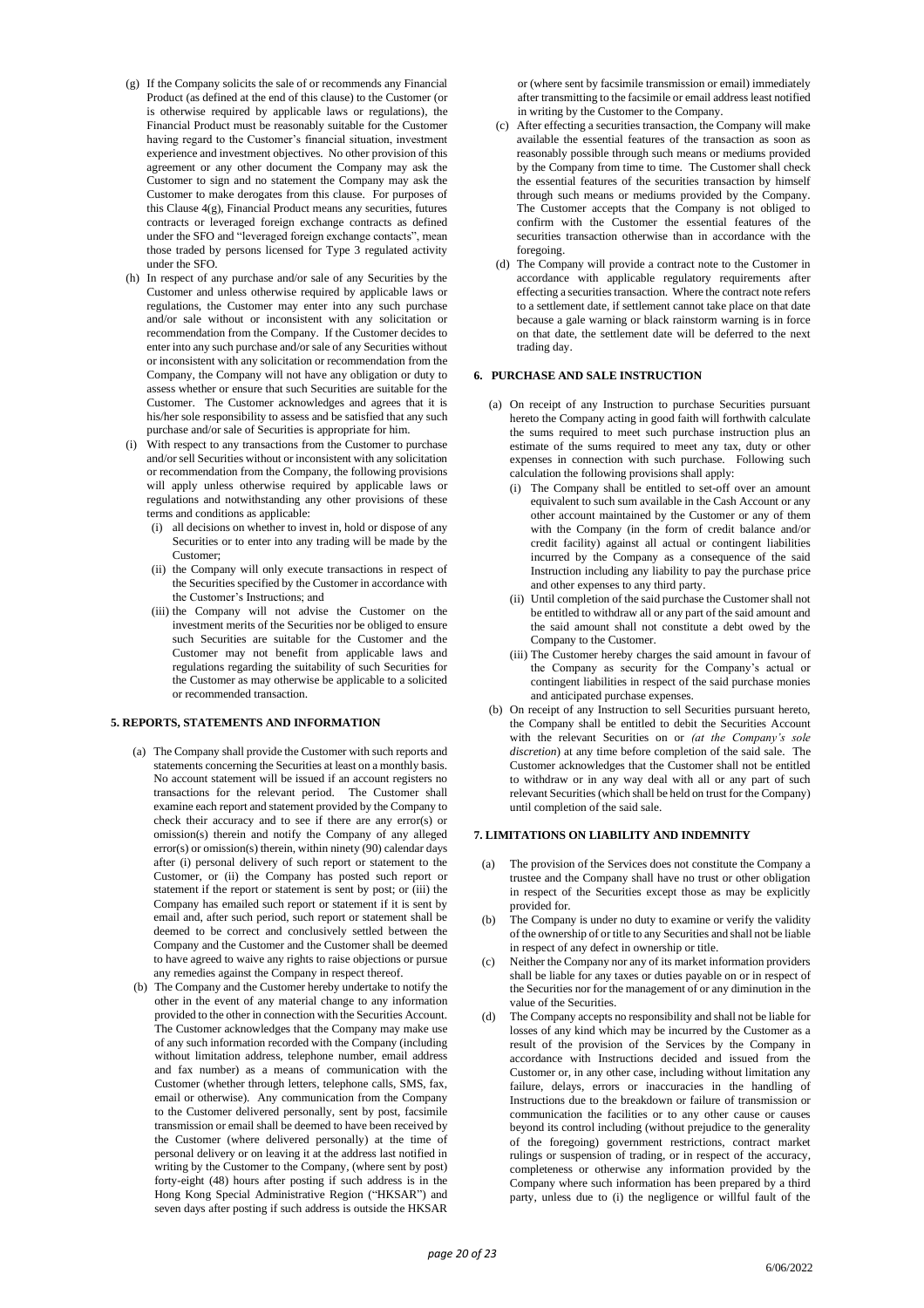Company or any other person appointed by it or their respective officers or employees or (ii) is otherwise in breach of Clause 4, Provisions of Services, (g).

- (e) The Customer shall indemnify the Company, its market information providers, any other person appointed by it and their respective officers and employees against all claims, liabilities, damages, losses, costs and expenses of any kind which may be incurred by any of them and all actions or proceedings which may be brought by or against any of them in connection with the provision of the Services and/or as a result of any default by the Customer in the performance of its obligation (including without limitation to the generality of the foregoing, any costs incurred or actions or proceedings brought as a result of the Customer failing to maintain sufficient Securities in the Securities Account) and/or the enforcement of the provisions of this Agreement unless due to the gross negligence or willful fault of the Company any other person appointed by it or their respective officers or employees and this indemnity shall continue despite the termination of the Agreement.
- (f) The Company may at its discretion and subject to any conditions it may require agree to include in the Securities, Securities which are not fully paid. Where such securities are included in the Securities, the Customer shall indemnify the Company and any other person appointed by the Company against all claims, liabilities, damages, costs and expenses of any kind which may be incurred by them as a result. In particular, (but without limitation) the Customer agrees to pay to the Company on demand or as specified by the Company the amount of any call received by the Company or any such person in respect of any such Securities.

#### **8. CUSTOMER REPRESENTATIONS AND WARRANTIES AND ACKNOWLEDGMENTS**

- (a) The Customer further represents and warrants as follows:
	- (i) That the Customer is not resident in a Country where there is any restriction on the Customer's purchase of any Security. If the Customer becomes resident in any such Country the Customer will inform the Company immediately and will if so required by the Company sell or redeem any such restricted Securities;
	- That the Customer when purchasing or dealing in any Securities will ensure that the Customer is not subject to, and is not acting on behalf of any person who is subject to any prohibition against the purchase or dealing in any such Security;
	- (iii) That unless the Company has solicited or recommended Securities to the Customer such that Clause 4(g) applies, any decision to sell or purchase any Securities is made by the Customer and that the Customer has not relied on any advice of or information produced by the Company.
- (b) The Customer acknowledges having read /understood the Risk Disclosure Statements contained explicitly in Part II of the MSA.
- (c) The Customer hereby represents and warrants that the Customer is acting as principal in relation to the Services.

#### **9. FEES, EXPENSES, COMMISSIONS**

- (a) *Service Fee*. In consideration of Services rendered, the Customer shall pay to the Company in arrears such amount as may be further agreed upon by the Customer and the Company every Security Holdings' coupon payment date/settlement date, or every quarter calculated in the manner set out in the Customer Account Opening Instruction Document, or as may be further agreed between the Company and Customer. The Service Fee shall cover attendant costs for collection, debiting/crediting, and other transactions related to the Security Holdings. To the extent applicable, the term "total value of the client's Security Holdings" in respect of each quarter shall mean the total value of the client's Security Holdings as stated in the written report for that quarter prepared by the Company.
- (b) *Commission*. The Customer agrees that the Company may accept from any stockbroker(s) or underwriter(s) or any other third party engaged in any transaction authorized in accordance with this Agreement any rebate or reallowance of any brokerage or commission payable in respect thereof.

The Customer further agrees that the Company shall be entitled to retain any interest generated on any payment(s) made by/to the Customer pending transfer to the Cash Account (*or any other account maintained by the Customer or any of them with the Company*) or to stockbrokers, underwriters and/or fund houses to effect an Instruction hereunder.

- (c) The Customer shall also pay to the Company all other expenses incurred by the Company or any other person appointed by it in the provision of the Services. A certificate as to the nature and amount of such expenses issued by the Company shall be conclusive evidence against the Customer of such expenses.
- (d) Without prejudice to any other rights under the Agreement, if any of the fees and expenses referred to herein or incurred or owing pursuant to the Agreement remain outstanding after they have become due and payable:
	- (i) The Company shall be entitled to debit automatically and/or set-off against any account of the Customer with the Company in or towards settlement;
	- (ii) The Company shall have a lien over the Securities which shall stand as security for such fees and expenses with power to sell, by public or private sale on such conditions as the Company thinks fit, any such Securities in or towards settlement and any proceeds of sale may be applied in or towards payment of the said fees and expenses.

The Company's rights pursuant to this Clause shall be in addition to and not in substitution for any other rights of a similar nature enjoyed by the Company.

### **10. PRICES**

- (a) Any price of any Security quoted by the Company in response to any enquiry by the Customer is for reference only and shall not be binding on the Company or any of its market information providers. The Company shall be entitled to act on any Instruction for the sale and purchase of any Security even if the price of such Security has altered to the disadvantage of the Customer between the time of receipt of such Instruction and the time at which the Company or its agent completes any such sale or purchase.
- The Company, is understood to be acting as broker/dealer under Part III, Section 3 of the Agreement; and as such understood to quote a selling /buying price similarly acceptable to the Company, acting as Principal, and which price shall be based on market information accordingly received in good faith.
- (c) While the Company and its market information providers endeavor to ensure the accuracy and reliability of prices quoted, no guarantee as to their accuracy is given and no liability (*whether in tort or contract or otherwise)* is accepted by the Company for any loss or damages arising from any inaccuracies or omissions.
- (b) No Customer who has obtained quotes of the prices of any Securities from the Company shall:
	- (i) disseminate such quotes *(or any part thereof*) to any other person;
	- (ii) use of permit the use of such quotes (*or any part thereof*) for any illegal purpose;
	- (iii) use such quotes (*or any part thereof)* other than for the Customer's own personal use; or

(iv) use such quotes (or any part thereof) in relation to any trading or dealing of Securities otherwise than through the Company.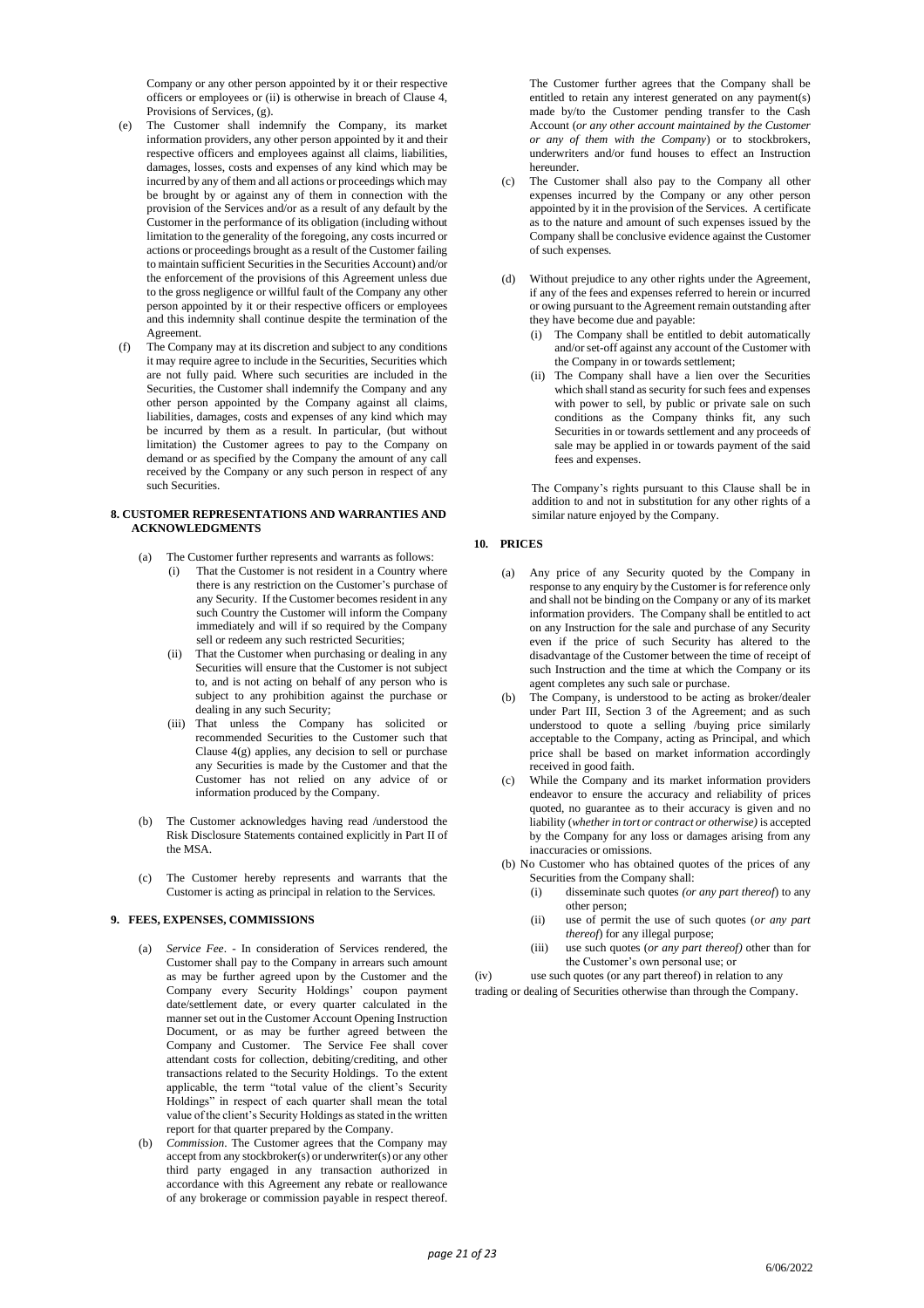#### **Schedule 1**

#### **e-Portal Service Terms and Conditions**

**PLEASE READ THESE TERMS AND CONDITIONS CAREFULLY BEFORE USING THE e-PORTAL SERVICES. BY USING THE e-PORTAL SERVICES, YOU SHALL BE DEEMED TO HAVE ACCEPTED AND BE BOUND BY THESE TERMS AND CONDITIONS.**

These terms and conditions apply to the below services available on the electronic platform of the Company (the "e-Portal").

1. The Customer understands that the Company provides statements and advices in electronic form ("e-Statement/e-Advice Services") through its e-Portal (the "e-Portal Services").

2. The Customer agrees that by using the e-Portal Services, the Customer shall be bound by the terms and conditions governing the e-Portal Services as stipulated in this Schedule. The e-Portal Services are offered only in jurisdictions where and when they may be lawfully offered.

3. The Customer agrees and understands that the Company will send a notification by e-mail to the Customer's designated e-mail address and/or notify the Customer by other means as the Company may deem appropriate (the "Notice") when the Customer's statement in electronic form ("e-Statement") or advice in electronic form ("e-Advice") regarding the registered account(s) is available for viewing online via the e-Portal.

4. The Customer agrees that the availability of the e-Statement/e-Advice for access through the e-Portal shall be deemed the delivery of physical statements/advice by the Company to the Customer.

5. The Customer agrees that the Company will retain the e-Statements and the e-Advices relating to the Customer's registered account(s) on the e-Portal for a minimum period of seven (7) years and one year respectively (or such other period as prescribed by the Company from time to time); and the Customer shall examine each e-Statement and e-Advice upon receiving the Notice from the Company and if necessary, shall print and/or download the e-statement for future reference.

6. Unless otherwise specified in writing, the Customer authorizes the Company to stop printing and sending physical statement/advice of the registered account(s) to the Customer. If the Customer subsequently wishes to receive physical statement/advice, the Customer shall inform the Company in writing.

7. If the Customer has provided an email address for receiving notification in the e-Portal, the Company shall send the Notices to such email address, and the Customer shall check the Customer's designated email address regularly for such Notice.

8. The Customer understands and accepts that revocation of consent to the provision of the e-Portal Services will be subject to the giving of advance notice by the Customer according to the specific requirements given by the Company from time to time and may be subject to fees and charges.

9. The Customer understands and accepts the risks associated with the e-Portal Services including but not limited to the following:

- (a) internet and e-mail services may be subject to certain IT risks and disruption;
- (b) interruption, transmission failure or delay due to the traffic of Internet or other electronic channels;
- (c) incomplete or incorrect data transmission;
- (d) information downloaded from the Internet which may be inaccurate or altered or incomplete or tampered; and

(e) damage to the Customer's computer software or hardware may caused by virus transmission from, or technical defects of, websites.

10. The Customer agrees that the Company shall not be responsible for delay or failure in the transmission, receipt of information resulting from a breakdown or failure of transmission of communication facilities, or any unreliable medium of communication, or any other causes beyond the Company's control or anticipation.

11. The Customer shall examine each e-Statement or e-Advice relating to the Customer's registered account(s) upon receiving the Notice from the Company to ensure any errors, discrepancies, unauthorised debits to other transactions or entries arising from whatever cause, including but without limitation, forgery, forged signature, fraud, lack of authority or negligence of the Customer or any other persons (the "Error") are detected and reported to the Company without delay. The Customer also agrees that the e-Statement or e-Advice shall, as between the Customer and the Company, be conclusive evidence as to the balance shown therein and the transaction(s) conducted and that the e-Statement or e-Advice shall be binding upon the Customer and the Customer shall be deemed to have agreed to waive the Customer's rights to raise objections or pursue any remedies against the Company in respect thereof unless the Customer informs the Company in writing of any such Error within 90 days after the issuance of the Notice of such e-Statement or e-Advice to the Customer by the Company.

12. The Customer agrees that the Company is entitled to levy fees and charges against the Customer to cover costs and expenses arising out of the running and operation of e-Statement/e-Advice Service. The Company shall determine and give the Customer reasonable notice of the rate of any fee from time to time before they become effective. The Company may collect the fees and charges in such manner and at such intervals as the Company may specify.

13. The Customer agrees that the Company is entitled to levy fees and charges against the Customer to cover the cost and expenses for the Customer's requisition of obtaining a hard copy of e-statement/e-advice that is no longer available for access and downloading through the e-Portal.

14. The Customer agrees that the Company, without any liability and disclosing any reason, has the absolute discretion from time to time to terminate any or all of the e-Portal Services. The Customer understands and acknowledges that in the event the e-Portal Services or any part thereof are unavailable for whatever reason (whether or not within the control of the Company), the Company shall not be liable for any liabilities arising from such incidents.

15. The Customer shall provide such information as the Company may from time to time reasonably request for the purposes of providing the e-Portal Services. The Customer shall also ensure that all information provided to the Company is at all times accurate, complete accurate and up-to-date including, without limitation, the Customer's designated email address and registered mobile phone number and other contact details and shall immediately inform the Company of any changes that may impact the e-Portal Services for the Customer's registered  $account(s)$ .

16. The Customer understands that the Company needs to and so authorises the Company to process, share, store or transmit information about the Customer, the Customer's accounts and/or the transactions executed by the Company on the Customer's behalf. The Company will undertake any such processing, sharing, storage or transmission of information on a confidential basis and will endeavor to maintain the strict confidentiality of such information unless:

- (a) otherwise required or permitted by any applicable law, regulation or request of any public or regulatory authority;
- (b) disclosure is required for the purposes of preventing fraud; or
- (c) the Company deems disclosure necessary to provide the e-Portal Services.

17. The Customer agrees that the Customer shall acquire appropriate computer equipment and software; internet access; and a designated e-